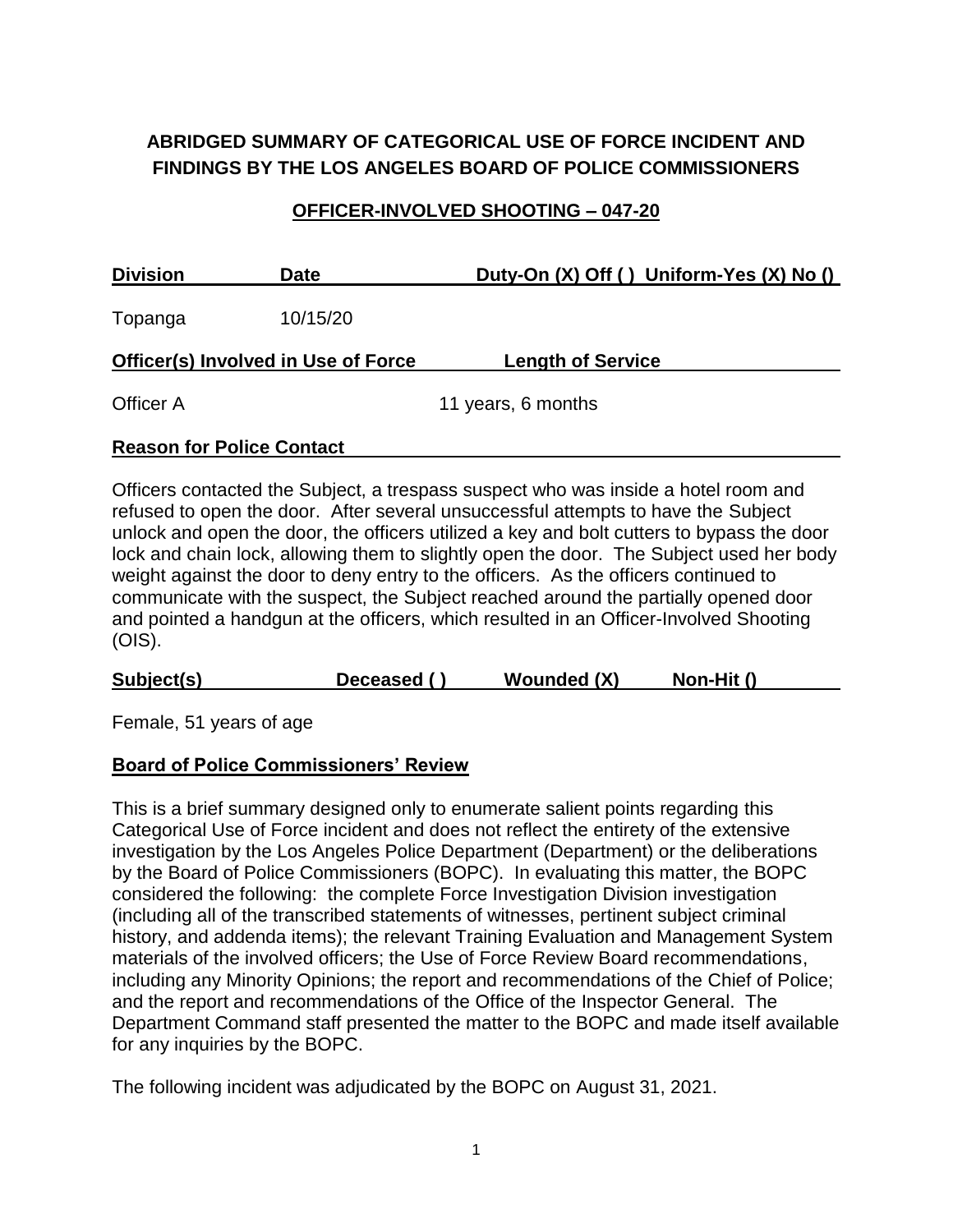#### **Incident Summary**

On Wednesday, October 15, 2020, at approximately 00:49 hours, Los Angeles Police Department (LAPD) Communications Division (CD) Emergency Board Operator (EBO) received an emergency call for service from the Subject. According to the Subject*,* "a violent and crazy" person was armed with a gun and was banging on the window of her hotel room.

At approximately 00:58 hours, CD assigned the "possible ADW suspect" radio call to Officers A and B.

At approximately 01:09 hours, Officers A and B arrived at the radio call. According to Officer A, he/she placed them at scene via the Mobile Digital Computer (MDC). Shortly after arriving, Officer A and Officer B activated their Body Worn Video (BWV). According to Officer A, when he/she and his/her partner arrived on scene, they were met by Officers C and D, who had arrived just prior.

Shortly after Officers A and Officer B arrived, a hotel employee, Witness A, exited the building and made his way toward the officers. Officer B's BWV depicted him/her asking Witness A if any guest had reported seeing someone with a gun. According to Witness A, no guest reported seeing anyone with a gun; however, a hotel guest, Witness B, informed him that he had been locked out of his room by a female guest of his. Witness A further stated that he wasn't aware if Witness B possessed any weapons.

According to Officer A, he/she and Officers B, C, and D formulated a plan to approach the hotel and make contact with a possible suspect. Once they made contact with Witness B, Officer A and Officer B would be contact and hands-on while Officer C and Officer D would provide cover.

Officer B instructed Witness B to keep his hands where the officers could see them and exit the building. Witness B stood up from the couch he was sitting on inside the hotel lobby and walked over to the officers. Officer B placed Witness B into handcuffs. After Officer B conducted a pat-down search of Witness B, Officer A informed Witness B that they received a radio call and the caller had stated that he had seen someone who had been in possession of a gun. After initially denying that he was having any problems with a female, Witness B admitted to the officers that a female he recently met locked him out of his hotel room. Witness B also advised officers there were no weapons in the hotel room.

According to Witness B, at approximately 0100 hours, he left the hotel room and drove to a nearby 7– Eleven to buy something to eat while the Subject remained in the room. When he returned to the hotel room, he could not gain access into the room. After several attempts to unlock the door with his key, he walked to the front lobby and spoke with the hotel employee. After advising the hotel employee that his room key would not unlock the door, they both walked to his hotel room and tried the key several more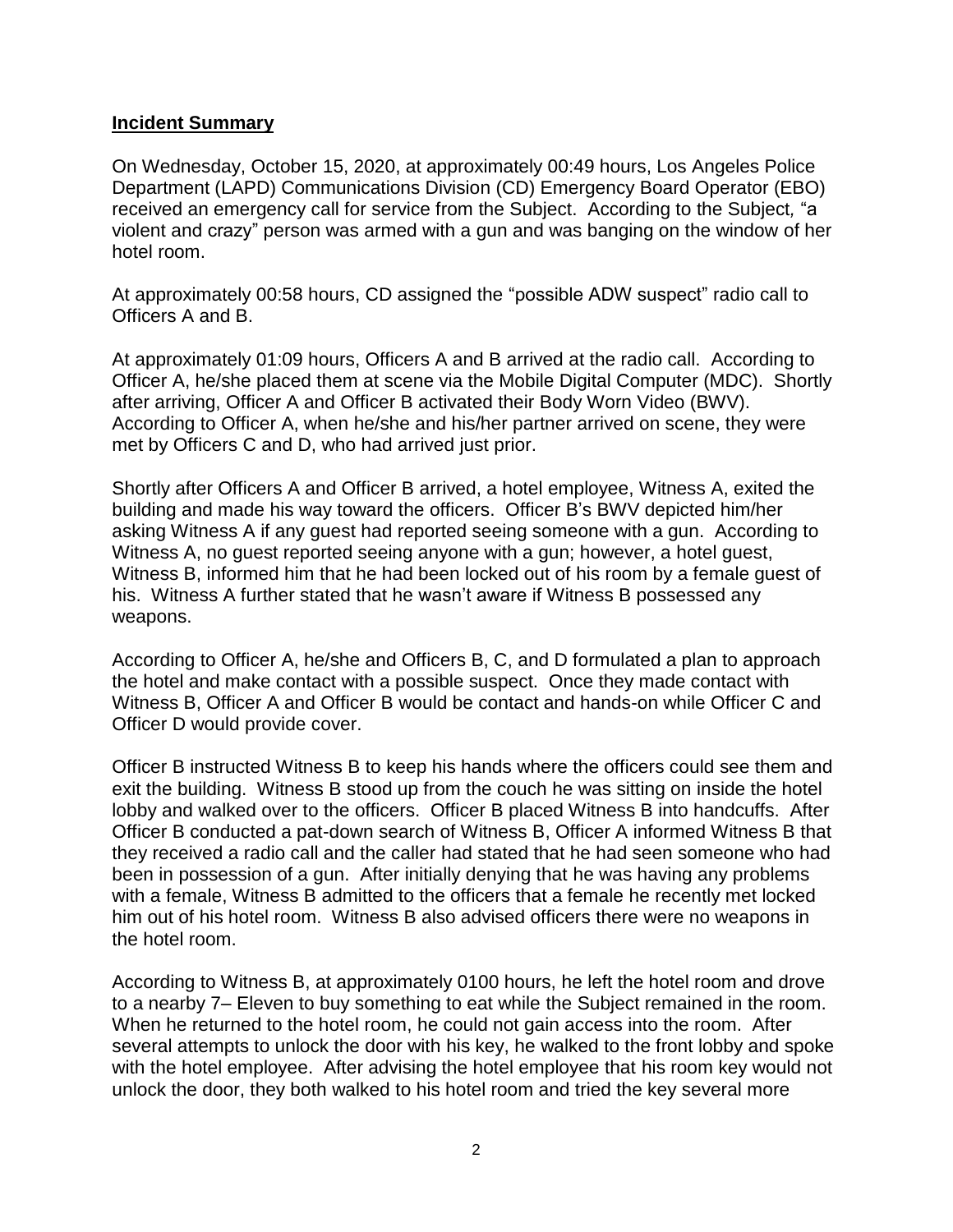times. Eventually, it was discovered that the deadbolt lock had been engaged from inside the room, which was the reason the door would not unlock. As Witnesses A and B were attempting to open the door, the Subject called 911 and stated there was a man with a gun banging on her window.

Officers A, B, C, and D conducted a follow-up to the room. Officer B's BWV captured the interaction between the officers and the Subject. According to Officer B's BWV, officers spoke with the Subject for approximately seven minutes through the hotel room door. During that time, the Subject refused to open the door when they identified themselves as police officers. As captured on Officer B's BWV, the Subject was asked on three separate occasions if she needed help and she said, "No, I'm fine."

According to Officer A, there was no evidence to support that an Assault with a Deadly Weapon occurred, or that any other crime had been committed. At approximately 01:47 hours, the officers walked to the hotel lobby, and Officer A informed Witness A that they were unable to convince the Subject to exit the hotel room; however, she did state that she would leave in the morning. Officer A advised Witness A to call the police should he need further assistance.

At approximately 0216 hours, Witness A called CD and inquired if the same officers that recently left the hotel could return. At approximately 0217 hours, CD contacted Officers C and D via the police radio and requested they return to the hotel. CD further explained, that according to Witness A, he would advise the officers how to bypass the door lock and gain entrance into the hotel room.

According to Officer A, he/she and Officer B returned to the hotel, and he/she placed the officers at scene via the Mobile Digital Computer (MDC). When Officer A and Officer B arrived, Officers C and D were already at scene speaking with Witness A in the parking lot. Officer D's BWV depicts Witness A telling officers that his General Manager wanted the Subject removed from the hotel room because she was not a registered guest and was trespassing. According to Witness A, he was instructed by his General Manager on how to bypass the electronic door lock, so he could provide the instructions to the police. After receiving instructions from Witness A on how to bypass the door lock with a manual key, Officer's A, B, C, and D conducted a follow-up at the room.

According to Officer B's BWV, the officers arrived at the room at approximately 0229 hours. As captured on Officer B's BWV, Officer B inserted the key but was unable to unlock the door. Officer A stepped in and was successful in unlocking the door.

As Officer A pushed the door open, it suddenly stopped due to the chain lock being engaged. Officer B attempted to disengage the chain lock but was unsuccessful. The door suddenly slammed closed due to someone pushing it from the inside of the room.

Approximately 42 minutes elapsed from the time the officers left the hallway to the front of the room during the first call, to their return for the second call. The officers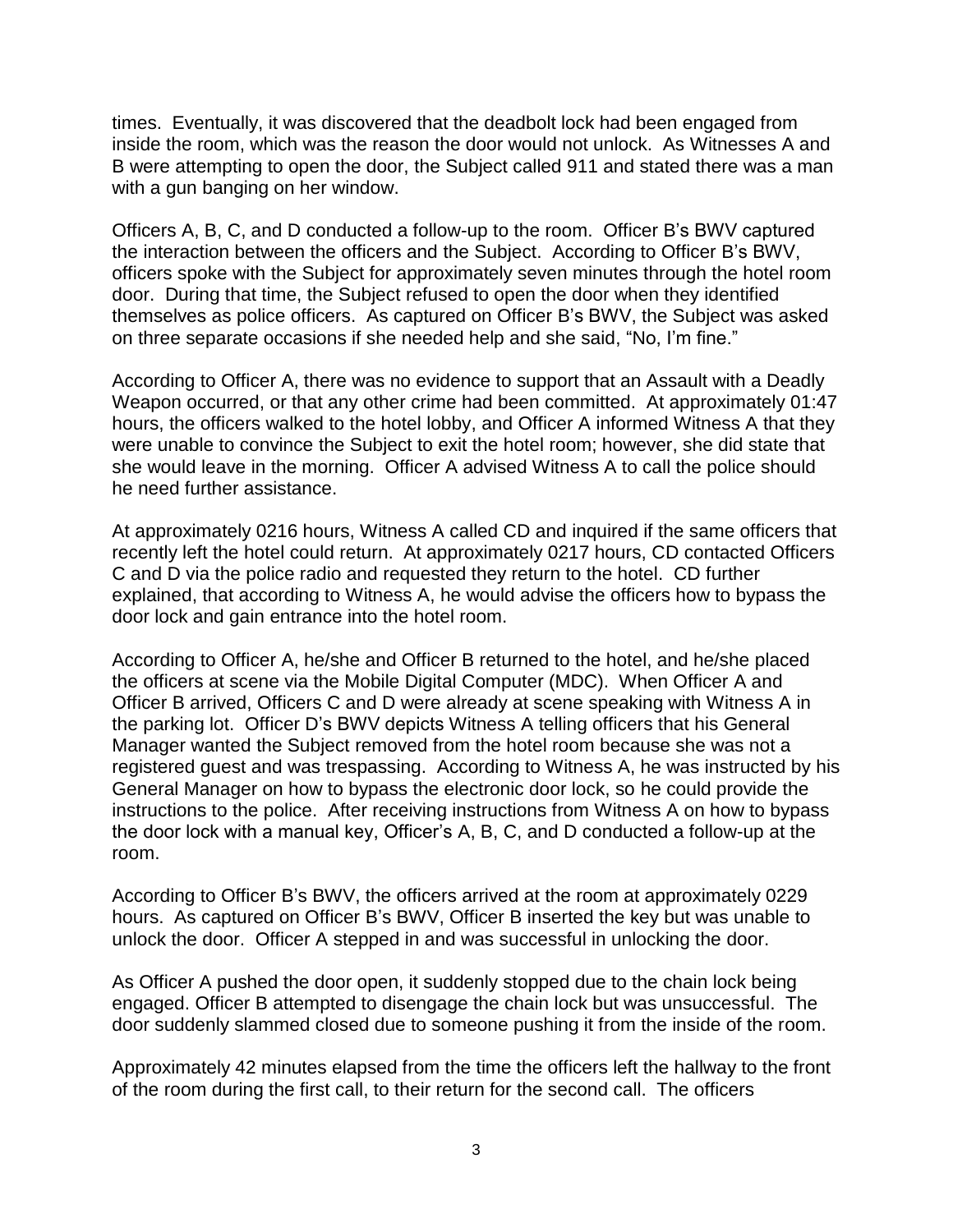successfully opened the door; however, they did not identify themselves as police officers until four seconds after the Subject slammed the door shut. Officer A was asked if they issued a "knock or announce" before trying to use the key. According to Officer A, "I don't recall if we -- I think we knocked maybe once or twice. I could be wrong. And then we used the key, but we didn't get a response until we actually used the key and opened the door and then the door got kicked shut."

Officer C stated, "We might need those cutters." Witness A, who was standing by at the end of the hallway, left momentarily, retrieved bolt cutters and provided them to Officer A to cut the chain lock.

According to Officer A's BWV, at 0233:28 hours, Officer B unholstered his/her TASER as Officer A cut the chain lock. The Subject utilized her body weight to keep the door from opening all the way. A portion of the Subject's body was visible through the slightly opened door. Officer B told the Subject, "We're going to tase you if you try to fight us." Officer A told the Subject to, "Listen, open the door now, back up now so nobody gets hurt, do it now!" The Subject responded with, "No, cause you're not cops [expletive]." At 0233:42 hours, the Subject stated, "You're not forcing me to shoot Brennan."

Approximately eight seconds later, the Subject reached around the slightly opened door and pointed a semi-automatic pistol at the officers. According to Officer A, as soon as the gun came around the door, he/she was looking straight down the barrel.

According to Officer A's BWV, at 0233:50 hours, the officers yelled, "[W]hoa!, fire!, gun!, gun!, gun!," Officer A lowered his/her body position and quickly moved to his/her left, while he/she attempted to close the door, but was unsuccessful.

According to Officer A, as he/she moved to his/her left, his/her intent was to "get out of the way" of the line of fire of the Subject's pistol, and away from the door; however, his/her rearward momentum was impeded by a portion of a perpendicular wall that extended approximately 20 inches from the door to the connecting hallway wall. Officer A was asked if the wall "stopped his/her momentum" from moving to his/her left and Officer A responded, "Yeah. I would say that I was leaning most of my weight on that wall at that point [....] And then I think I was just stopped by that and that's what was next to me and that's what stopped me and then now it's -- that's where I'm at."

According to Officer A, he/she could not see the Subject or the gun, but he/she said, "At that point, I drew my weapon because I thought she was going to shoot me at that point." Officer A further said, "I believe she was behind the door and now acquiring a better target on me and maybe acquiring a shooting stance."

According to Officer A, in explaining the reason he/she moved to his/her left, "I kind of dove and ducked to the left side of the door and leaned on the wall and might have pulled the door towards me a little bit to kind of block the gun from being able to be manipulated."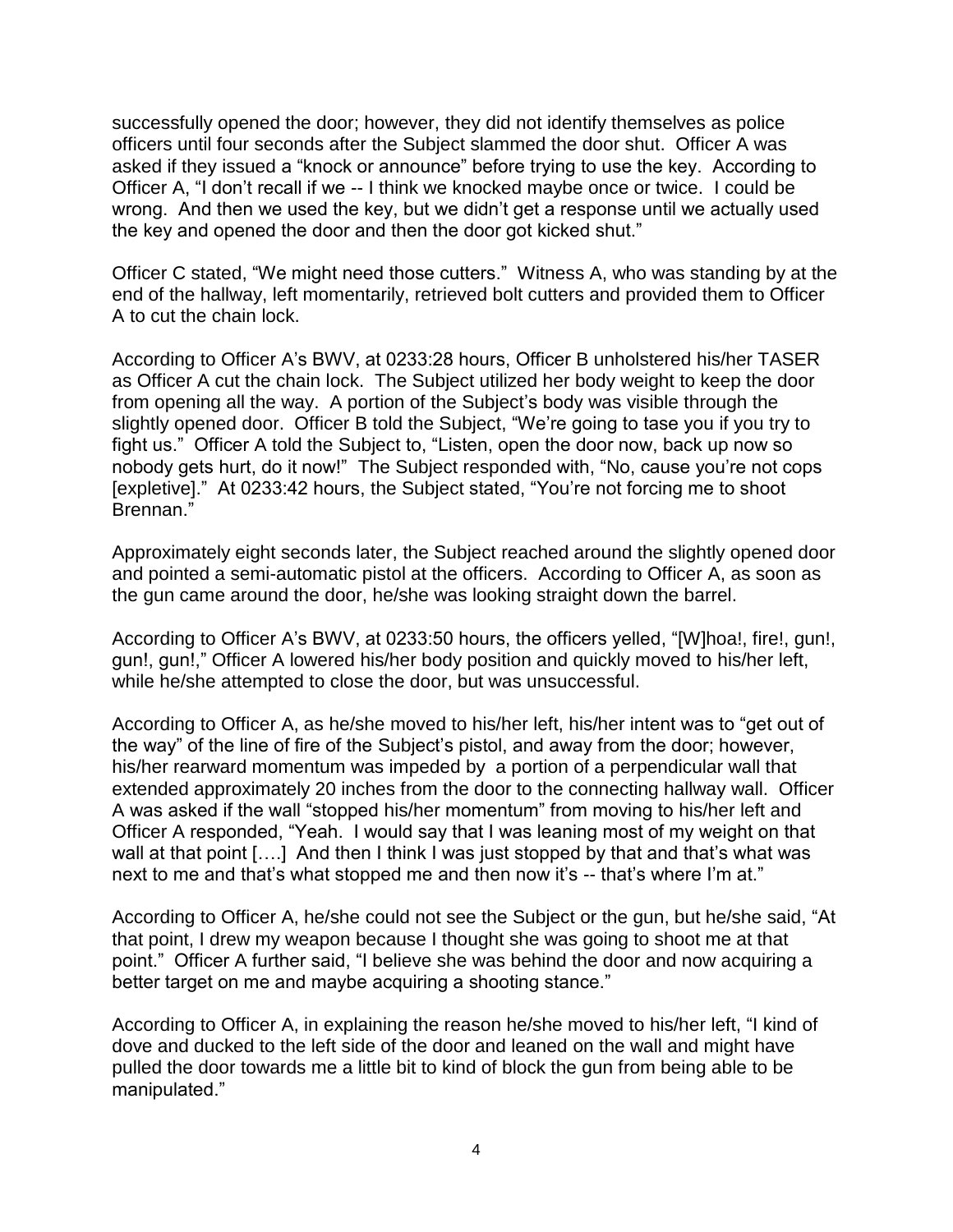According to Officer C's BWV, at 0233:52 hours, Officer C placed both his/her hands on Officer A's right side and pushed him/her toward the left side of the entry door. Officer C stated that he/she pushed Officer A because, "I was scared, so I backed off and drew my gun out. And as I was backing out, I was pushing Officer A down, because I saw the barrel was up." Officer C stated that he/she unholstered just prior to the OIS because he/she was able to see the suspect with a gun. He/she further stated that he/she did not fire his/her pistol because, "I redeployed after seeing the pistol as it was aimed in my direction, so I had to get to a safe location. And once I was at the safe location, I did not have a line of sight towards the suspect."

According to Officer D's BWV at 0233:53 hours, Officer B unholstered his/her pistol with his/her right hand, while holding his/her TASER in his/her left hand and backed away from the door.

According to Officer A's BWV, at 0233:54, he/she fired his/her first of three shots at the Subject. According to Officer A, he/she fired his/her first round through the door where he/she believed the Subject to be standing. After firing his/her first shot, there was no reaction from the Subject leading Officer A to believe she was still behind the door in a firing position. According to Officer A, he/she fired a second round because he/she believed, "She was going to fire at me and hurt me, kill me." According to Officer A, there was no indication from the Subject that the threat had gone away, and he/she believed the Subject was still behind the door, armed with a gun, and still preparing to shoot him/her. For this reason, according to Officer A, he/she fired a third round through the door. After firing a third round, the hotel room door swung open which allowed Officer A to see the Subject running into the hotel room bathroom and out of view. According to Officer A, he/she fired three rounds in what he/she believed was a fraction of a second, but his/her shots were controlled. Each time he/she fired a round, he/she would assess for a split second before firing again.

According to Officer D, "I heard three gunshots approximately three gunshots. Don't know if it was from her, from [Officer A]. At that point I had drawn out my weapon because I heard gunshots. I was too far away to be effective with my weapon, so I reholstered and I started communicating. I put out the help call."

According to Officer A, he/she took a position of cover outside of the door and attempted to communicate with the Subject. He/she ordered the Subject to exit the hotel room with her hands up, but she refused to do so. He/she was advised by Officer C that there was a handgun inside the entryway of the hotel room on the floor. Officer A was concerned that if the Subject complied with his/her commands and began to exit the hotel room, she would have access to the firearm and possibly rearm herself. Officer A made the decision to step into the room, put his/her left foot on top of the gun and move it behind him/her, into the hallway.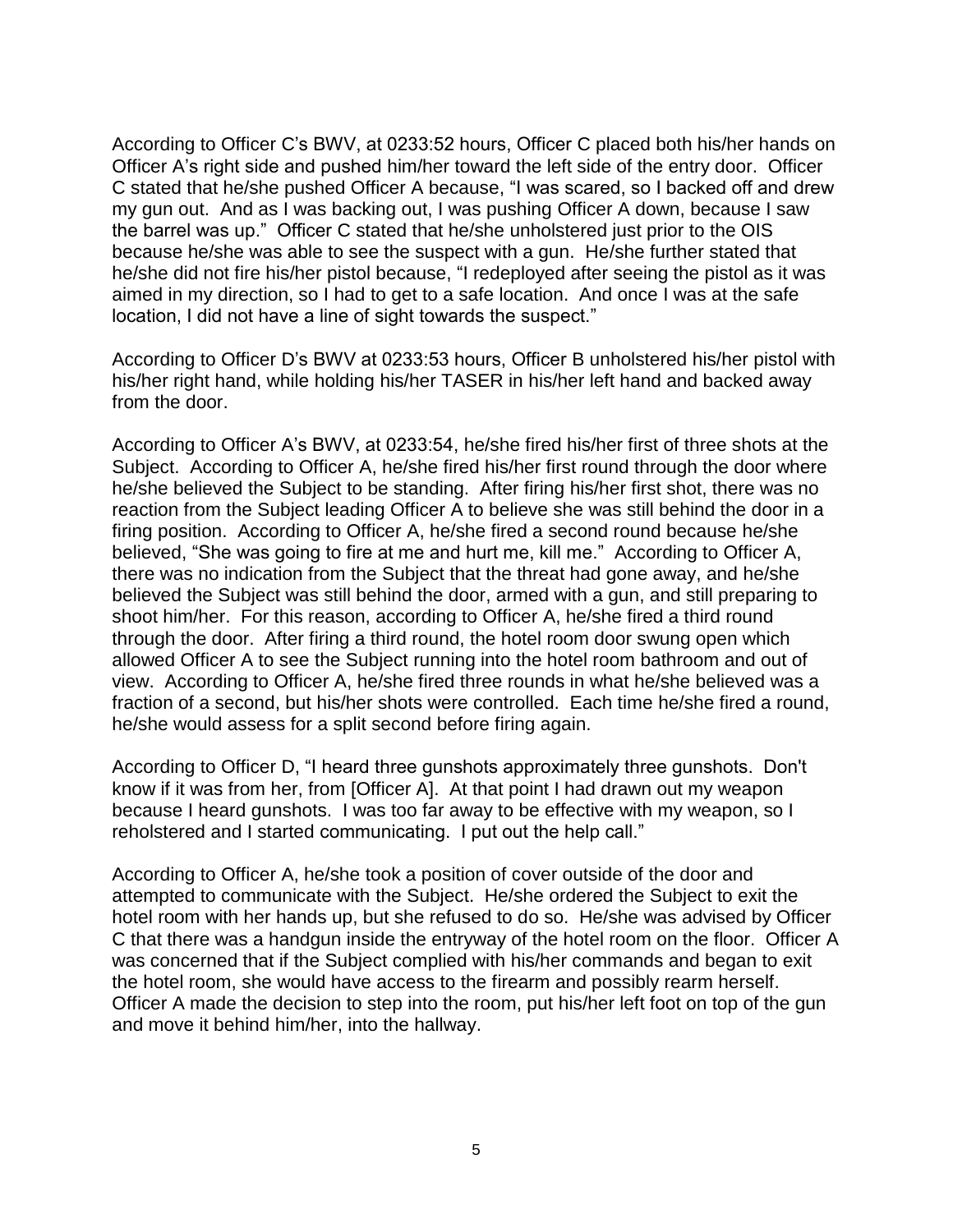According to Officer D's BWV, at 0234:01 hours, as Officer A continued to communicate with the Subject, Officer D utilized his/her hand-held radio and broadcast the following, "Shots fired officer needs help, shots fired officer needs help!"

CD immediately repeated the broadcast. Officer D then requested a shield.

According to Officer D's BWV, at 0236:36 hours, Officer D requested a Rescue Ambulance (RA) to respond to the location and standby due to the Subject possibly needing medical attention.

At approximately 0238 hours, numerous officers and supervisors arrived on scene, including Sergeants A and B.

Approximately one minute later, Officer E and his/her partner also arrived on scene. Officer E, equipped with a Ballistic Shield, entered the hotel and also approached the group of officers attempting to contain the Subject.

After identifying that there were no other supervisors on scene, Sergeant A began to assemble an entry team to enter the hotel room and take the suspect into custody. Sergeant A delegated lethal and less-lethal responsibilities to officers assigned to the entry team. He/she designated Officer A as lethal, Officer B as less-lethal with the TASER, another officer as less-lethal with the beanbag shotgun, and Officer E to deploy the Ballistic Shield and provide cover for the entry team. He/she also requested four officers as an arrest team with helmets.

According to Officer A's BWV, prior to making entry into the hotel room, Officer A ordered the Subject to show her hands, but she wouldn't comply. According to Officer A, he/she wanted to utilize the ballistic shield to locate the Subject because she began to communicate less, and he/she was contemplating if the Subject was bleeding and possibly losing consciousness. Officer A was concerned that the Subject was in need of medical attention and the officers needed to render aid.

According to Officer A's, BWV, at 0240:33 hours, the entry team led by Officer E entered the hotel room utilizing the ballistic shield as cover. Officer E used the ballistic shield to pin the Subject against the bathroom sink. Officer A used a firm grip on the Subject's left wrist and guided it behind her back and Officer B used a firm grip on the Subject's right wrist and guided it behind her back. Officer D completed handcuffing the Subject.

After the Subject was taken into custody, Sergeant A and Sergeant C identified the involved officers and determined that Officer A was the only officer that had fired his/her weapon during the OIS. The Subject was then transported to a local hospital with a minor gunshot wound.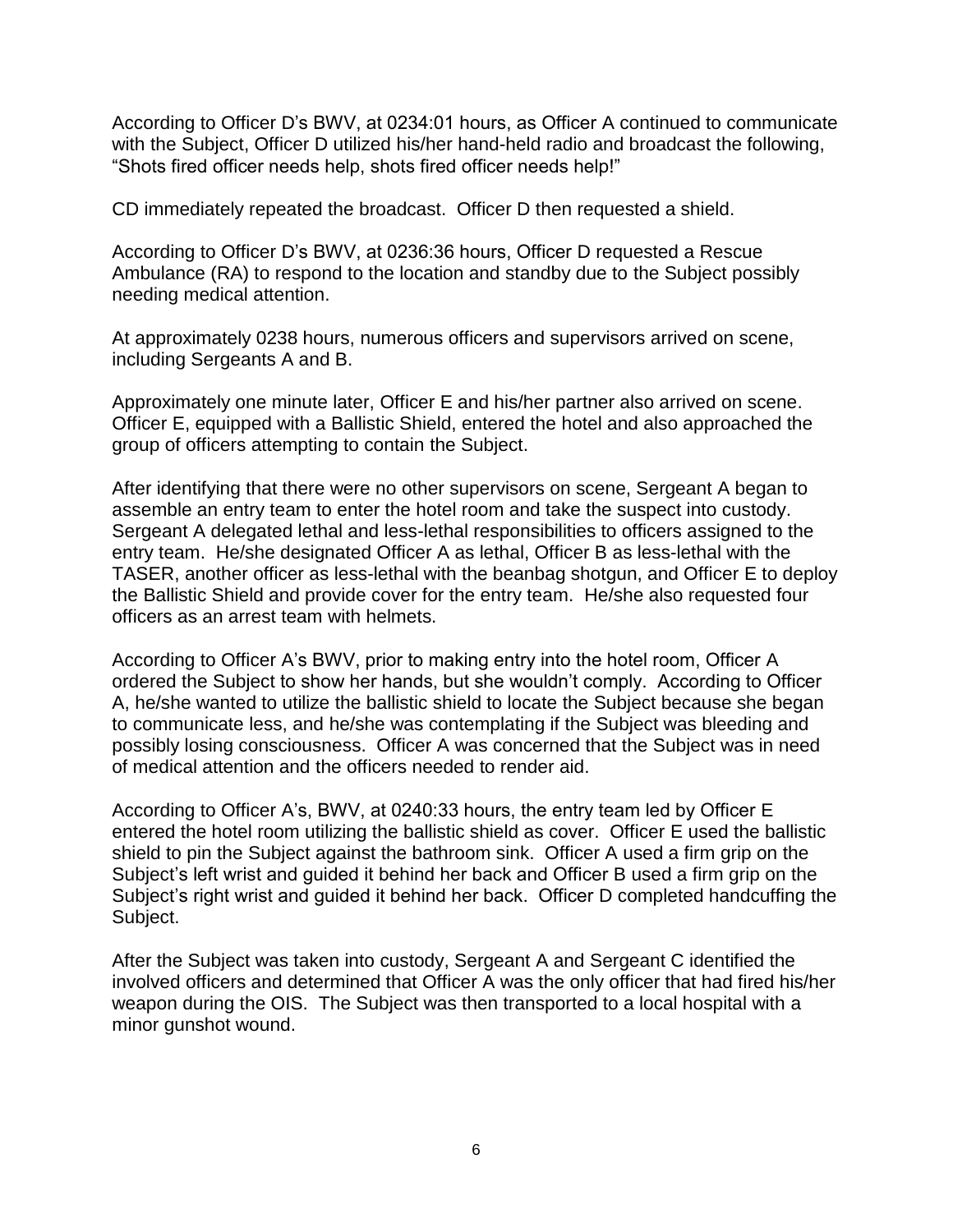## **BWV and DICVS Policy Compliance**

| <b>NAME</b>      | <b>TIMELY BWV</b><br><b>ACTIVATION</b> | <b>FULL 2-</b><br><b>MINUTE</b><br><b>BUFFER</b> | <b>BWV RECORDING TIMELY DICVS DICVS</b><br><b>OF ENTIRE</b><br><b>INCIDENT</b> | <b>ACTIVATION</b> | <b>RECORDING</b><br><b>OF ENTIRE</b><br><b>INCIDENT</b> |
|------------------|----------------------------------------|--------------------------------------------------|--------------------------------------------------------------------------------|-------------------|---------------------------------------------------------|
| Officer A        | Yes                                    | Yes                                              | Yes                                                                            | N/A               | N/A                                                     |
| <b>Officer B</b> | Yes                                    | Yes                                              | Yes                                                                            | N/A               | N/A                                                     |
| Officer C        | Yes                                    | Yes                                              | Yes                                                                            | N/A               | N/A                                                     |
| <b>Officer D</b> | Yes                                    | Yes                                              | Yes                                                                            | N/A               | N/A                                                     |
| Officer E        | Yes                                    | Yes                                              | Yes                                                                            | Yes               | Yes                                                     |
| Sergeant A       | Yes                                    | Yes                                              | Yes                                                                            | Yes               | Yes                                                     |
| Sergeant B       | Yes                                    | Yes                                              | Yes                                                                            | Yes               | Yes                                                     |
| Sergeant C       | Yes                                    | Yes                                              | Yes                                                                            | Yes               | Yes                                                     |

## **Los Angeles Board of Police Commissioners' Findings**

The BOPC reviews each Categorical Use of Force incident based upon the totality of the circumstances, namely all of the facts, evidence, statements and all other pertinent material relating to the particular incident. In every case, the BOPC makes specific findings in three areas: Tactics of the involved officer(s); Drawing/Exhibiting of a firearm by any involved officer(s); and the Use of Force by any involved officer(s). Based on the BOPC's review of the instant case, the BOPC made the following findings:

## **A. Tactics**

The BOPC found Sergeants A and C's, along with Officers A, B, C, D, and E's tactics to warrant a Tactical Debrief.

## **B. Drawing and Exhibiting**

The BOPC found Officers A, B, C, D, and E's drawing and exhibiting of a firearm to be In Policy.

#### **C. Non-Lethal Use of Force**

The BOPC found Officers A, B, and E's non-lethal use of force to be In Policy.

#### **D. Lethal Use of Force**

The BOPC found Officer A's lethal use of force to be In Policy.

#### **Basis for Findings**

In making its decision in this matter, the Commission is mindful that every "use of force by members of law enforcement is a matter of critical concern both to the public and the law enforcement community. It is recognized that some individuals will not comply with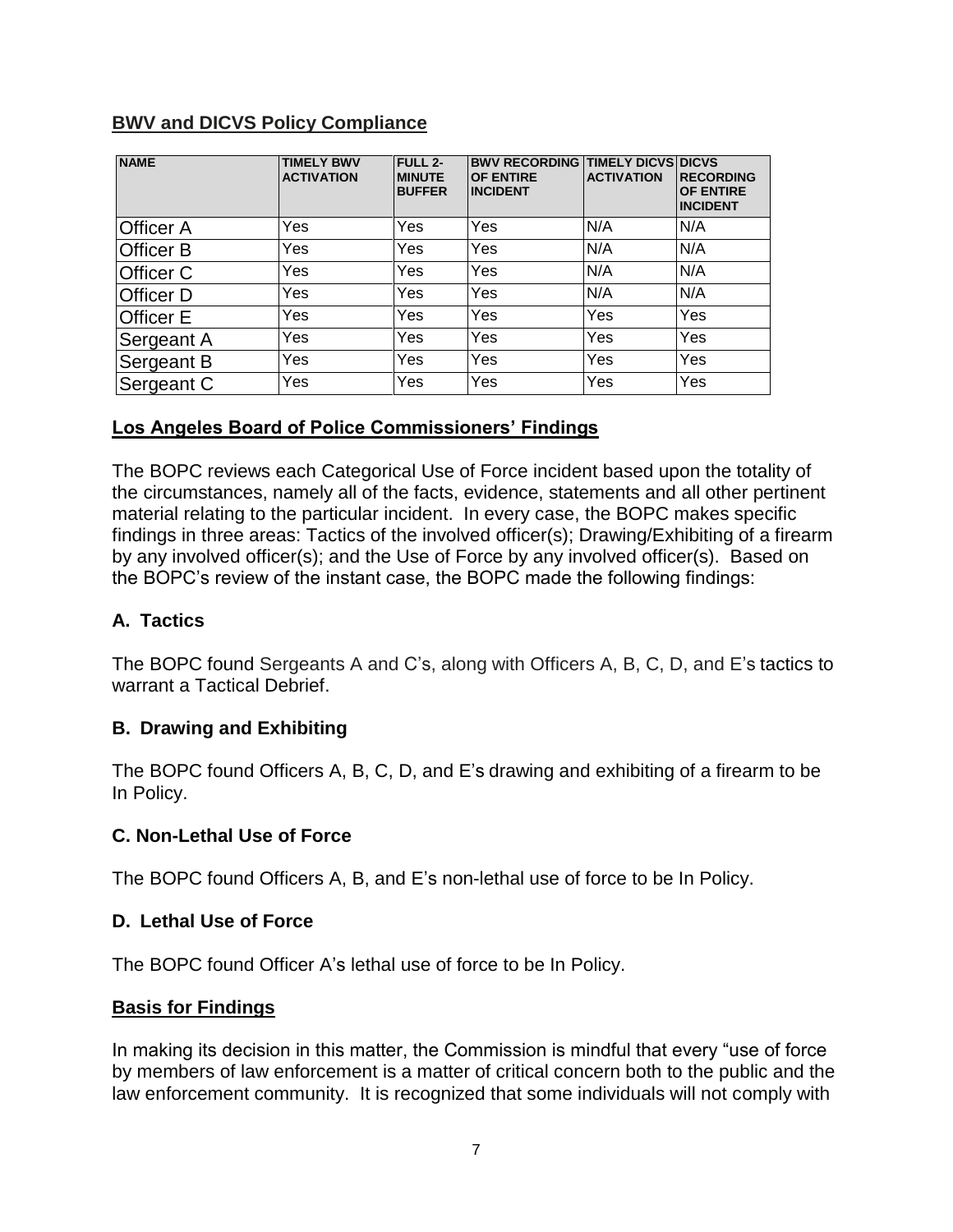the law or submit to control unless compelled to do so by the use of force; therefore, law enforcement officers are sometimes called upon to use force in the performance of their duties. The Los Angeles Police Department also recognizes that members of law enforcement derive their authority from the public and therefore must be ever mindful that they are not only the guardians, but also the servants of the public.

The Department's guiding principle when using force shall be reverence for human life. Officers shall attempt to control an incident by using time, distance, communications, and available resources in an effort to de-escalate the situation, whenever it is safe, feasible, and reasonable to do so. As stated below, when warranted, Department personnel may use objectively reasonable force to carry out their duties. Officers may use deadly force only when they reasonably believe, based on the totality of circumstances, that such force is necessary in defense of human life. Officers who use unreasonable force degrade the confidence of the community we serve, expose the Department and fellow officers to physical hazards, violate the law and rights of individuals upon whom unreasonable force or unnecessary deadly force is used, and subject the Department and themselves to potential civil and criminal liability. Conversely, officers who fail to use force when warranted may endanger themselves, the community and fellow officers." (Special Order No. 23, 2020, Policy on the Use of Force - Revised.)

The Commission is cognizant of the legal framework that exists in evaluating use of force cases, including the United States Supreme Court decision in *Graham v. Connor*, 490 U.S. 386 (1989), stating that:

"The reasonableness of a particular use of force must be judged from the perspective of a reasonable officer on the scene, rather than with the 20/20 vision of hindsight. The calculus of reasonableness must embody allowance for the fact that police officers are often forced to make splitsecond judgments – in circumstances that are tense, uncertain and rapidly evolving – about the amount of force that is necessary in a particular situation."

The Commission is further mindful that it must evaluate the actions in this case in accordance with existing Department policies. Relevant to our review are Department policies that relate to the use of force:

**Use of De-Escalation Techniques:** It is the policy of this Department that, whenever practicable, officers shall use techniques and tools consistent with Department deescalation training to reduce the intensity of any encounter with a Subject and enable an officer to have additional options to mitigate the need to use a higher level of force while maintaining control of the situation.

**Verbal Warnings:** Where feasible, a peace officer shall, prior to the use of any force, make reasonable efforts to identify themselves as a peace officer and to warn that force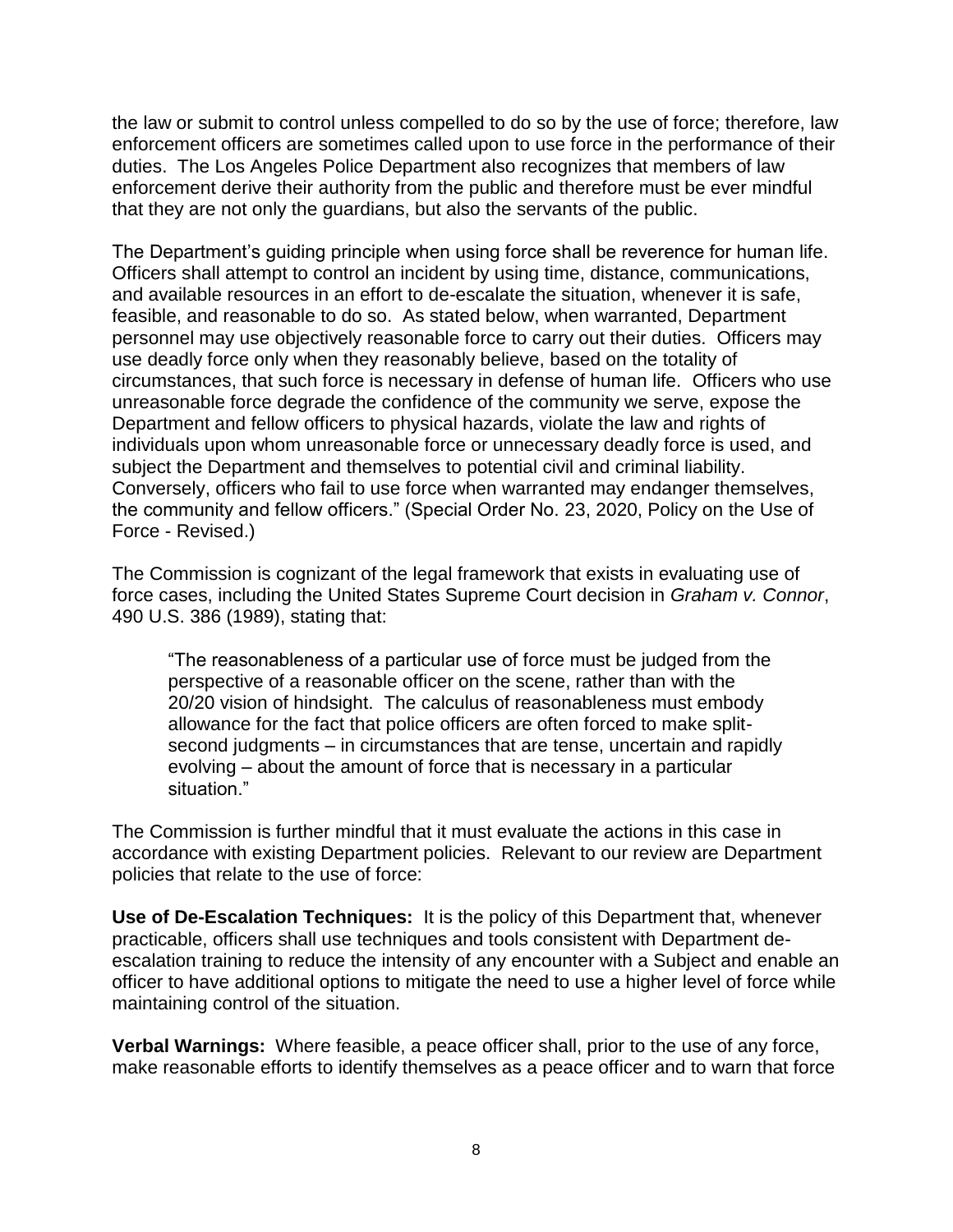may be used, unless the officer has objectively reasonable grounds to believe that the person is already aware of those facts.

**Proportionality:** Officers may only use a level of force that they reasonably believe is proportional to the seriousness of the suspected offense or the reasonably perceived level of actual or threatened resistance.

**Fair and Unbiased Policing:** Officers shall carry out their duties, including use of force, in a manner that is fair and unbiased. Discriminatory conduct in the basis of race, religion, color, ethnicity, national origin, age, gender, gender identity, gender expression, sexual orientation, housing status, or disability while performing any law enforcement activity is prohibited.

**Use of Force – Non-Deadly:** It is the policy of the Department that personnel may use only that force which is "objectively reasonable" to:

- Defend themselves;
- Defend others;
- Effect an arrest or detention;
- Prevent escape; or,
- Overcome resistance.

**Factors Used to Determine Objective Reasonableness:** Pursuant to the opinion issued by the United States Supreme Court in *Graham v. Connor*, the Department examines the reasonableness of any particular force used: a) from the perspective of a reasonable Los Angeles Police Officer with similar training and experience, in the same situation; and b) based on the facts and circumstances of each particular case. Those factors may include, but are not limited to:

- The feasibility of using de-escalation tactics, crisis intervention or other alternatives to force;
- The seriousness of the crime or suspected offense;
- The level of threat or resistance presented by the subject;
- Whether the subject was posing an immediate threat to the officers or a danger to the community;
- The potential for injury to citizens, officers or subjects;
- The risk or apparent attempt by the subject to escape;
- The conduct of the subject being confronted (as reasonably perceived by the officer at the time);
- The amount of time and any changing circumstances during which the officer had to determine the type and amount of force that appeared to be reasonable;
- The availability of other resources;
- The training and experience of the officer;
- The proximity or access of weapons to the subject;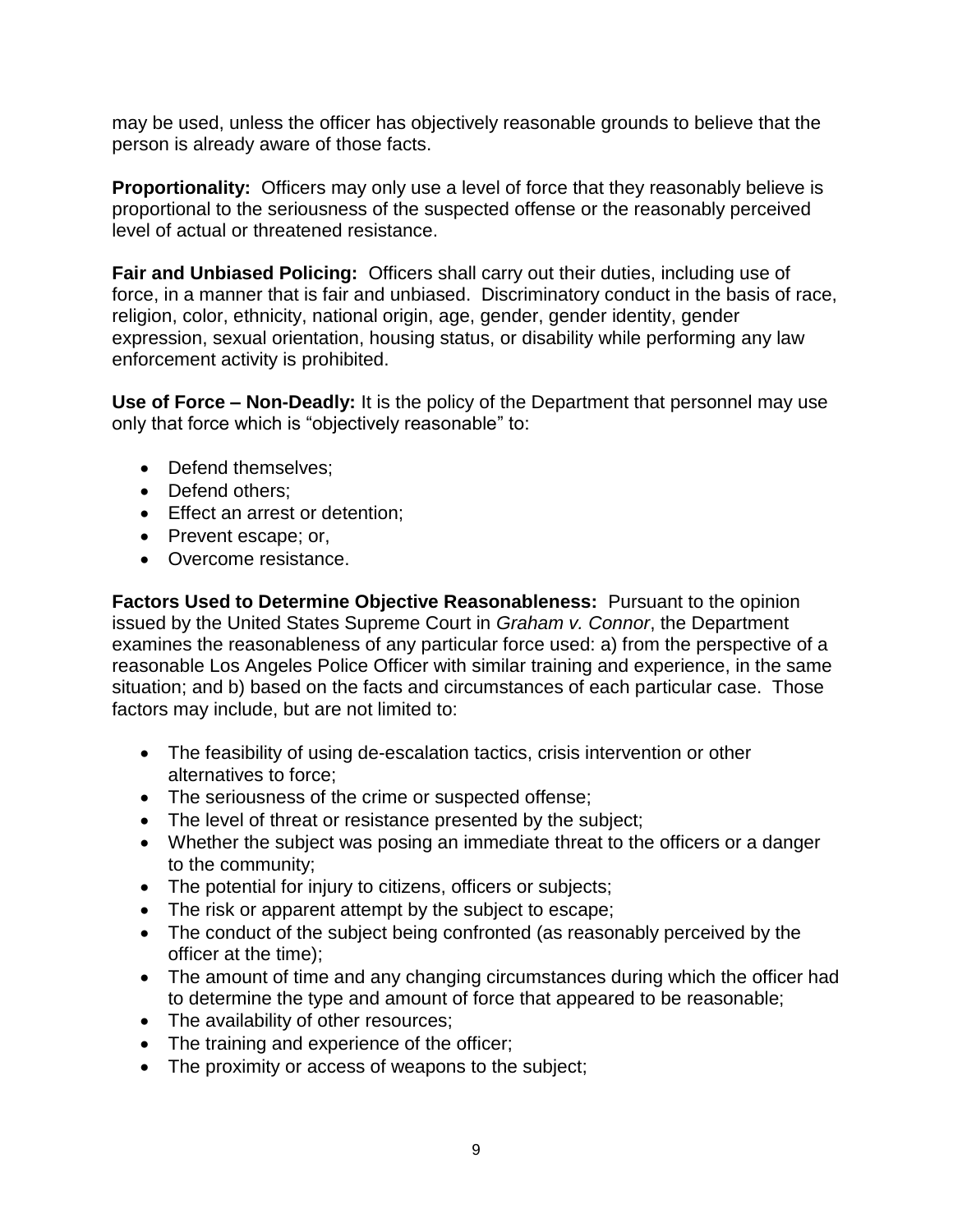- Officer versus subject factors such as age, size, relative strength, skill level, injury/exhaustion and number of officers versus subjects;
- The environmental factors and/or other exigent circumstances; and,
- Whether a person is a member of a vulnerable population.

**Drawing or Exhibiting Firearms:** Unnecessarily or prematurely drawing or exhibiting a firearm limits an officer's alternatives in controlling a situation, creates unnecessary anxiety on the part of citizens, and may result in an unwarranted or accidental discharge of the firearm. Officers shall not draw or exhibit a firearm unless the circumstances surrounding the incident create a reasonable belief that it may be necessary to use the firearm. When an officer has determined that the use of deadly force is not necessary, the officer shall, as soon as practicable, secure or holster the firearm. Any drawing and exhibiting of a firearm shall conform with this policy on the use of firearms. Moreover, any intentional pointing of a firearm at a person by an officer shall be reported. Such reporting will be published in the Department's year-end use of force report.

**Use of Force – Deadly:** It is the policy of the Department that officers shall use deadly force upon another person only when the officer reasonably believes, based on the totality of circumstances, that such force is necessary for either of the following reasons:

- To defend against an imminent threat of death or serious bodily injury to the officer or another person; or,
- To apprehend a fleeing person for any felony that threatened or resulted in death or serious bodily injury, if the officer reasonably believes that the person will cause death or serious bodily injury to another unless immediately apprehended.

In determining whether deadly force is necessary, officers shall evaluate each situation in light of the particular circumstances of each case and shall use other available resources and techniques if reasonably safe and feasible. Before discharging a firearm, officers shall consider their surroundings and potential risks to bystanders to the extent feasible under the circumstances.

**Note:** Because the application of deadly force is limited to the above scenarios, an officer shall not use deadly force against a person based on the danger that person poses to themselves, if an objectively reasonable officer would believe the person does not pose an imminent threat of death or serious bodily injury to the officer or another person.

**The Department's Evaluation of Deadly Force:** The Department will analyze an officer's use of deadly force by evaluating the totality of the circumstances of each case consistent with the California Penal Code Section 835(a), as well as the factors articulated in *Graham v. Connor*.

**Rendering Aid:** After any use of force, officers shall immediately request a rescue ambulance for any person injured. In addition, officers shall promptly provide basic and emergency medical assistance to all members of the community, including victims,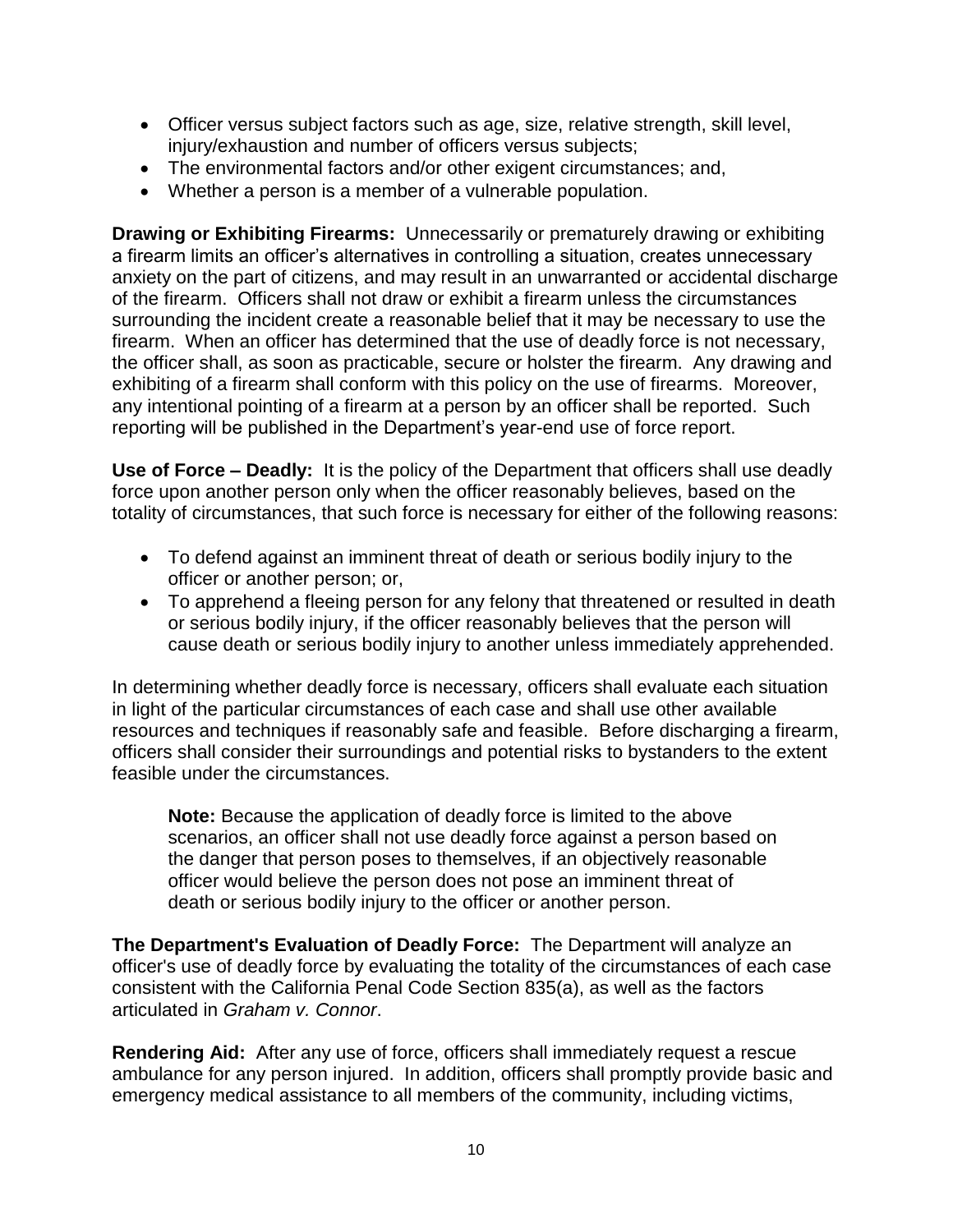witnesses, subjects, suspects, persons in custody, subjects of a use of force and fellow officers:

- To the extent of the officer's training and experience in first aid/CPR/AED; and
- To the level of equipment available to the officer at the time assistance is needed.

**Warning Shots:** It is the policy of this Department that warning shots shall only be used in exceptional circumstances where it might reasonably be expected to avoid the need to use deadly force. Generally, warning shots shall be directed in a manner that minimizes the risk of injury to innocent persons, ricochet dangers and property damage.

**Shooting at or From Moving Vehicles:** It is the policy of this Department that firearms shall not be discharged at a moving vehicle unless a person in the vehicle is immediately threatening the officer or another person with deadly force by means other than the vehicle. The moving vehicle itself shall not presumptively constitute a threat that justifies an officer's use of deadly force. An officer threatened by an oncoming vehicle shall move out of its path instead of discharging a firearm at it or any of its occupants. Firearms shall not be discharged from a moving vehicle, except in exigent circumstances and consistent with this policy regarding the use of Deadly Force.

**Note:** It is understood that the policy regarding discharging a firearm at or from a moving vehicle may not cover every situation that may arise. In all situations, officers are expected to act with intelligence and exercise sound judgement, attending to the spirit of this policy. Any deviations from the provisions of this policy shall be examined rigorously on a case by case basis. The involved officer must be able to clearly articulate the reasons for the use of deadly force. Factors that may be considered include whether the officer's life or the lives of others were in immediate peril and there was no reasonable or apparent means of escape.

**Requirement to Report Potential Excessive Force:** An officer who is present and observes another officer using force that the present and observing officer believes to be beyond that which is necessary, as determined by an objectively reasonable officer under the circumstances based upon the totality of information actually known to the officer, shall report such force to a superior officer.

**Requirement to Intercede When Excessive Force is Observed:** An officer shall intercede when present and observing another officer using force that is clearly beyond that which is necessary, as determined by an objectively reasonable officer under the circumstances, taking into account the possibility that other officers may have additional information regarding the threat posed by a subject.

## **Definitions**

**Deadly Force:** Deadly force is defined as any use of force that creates a substantial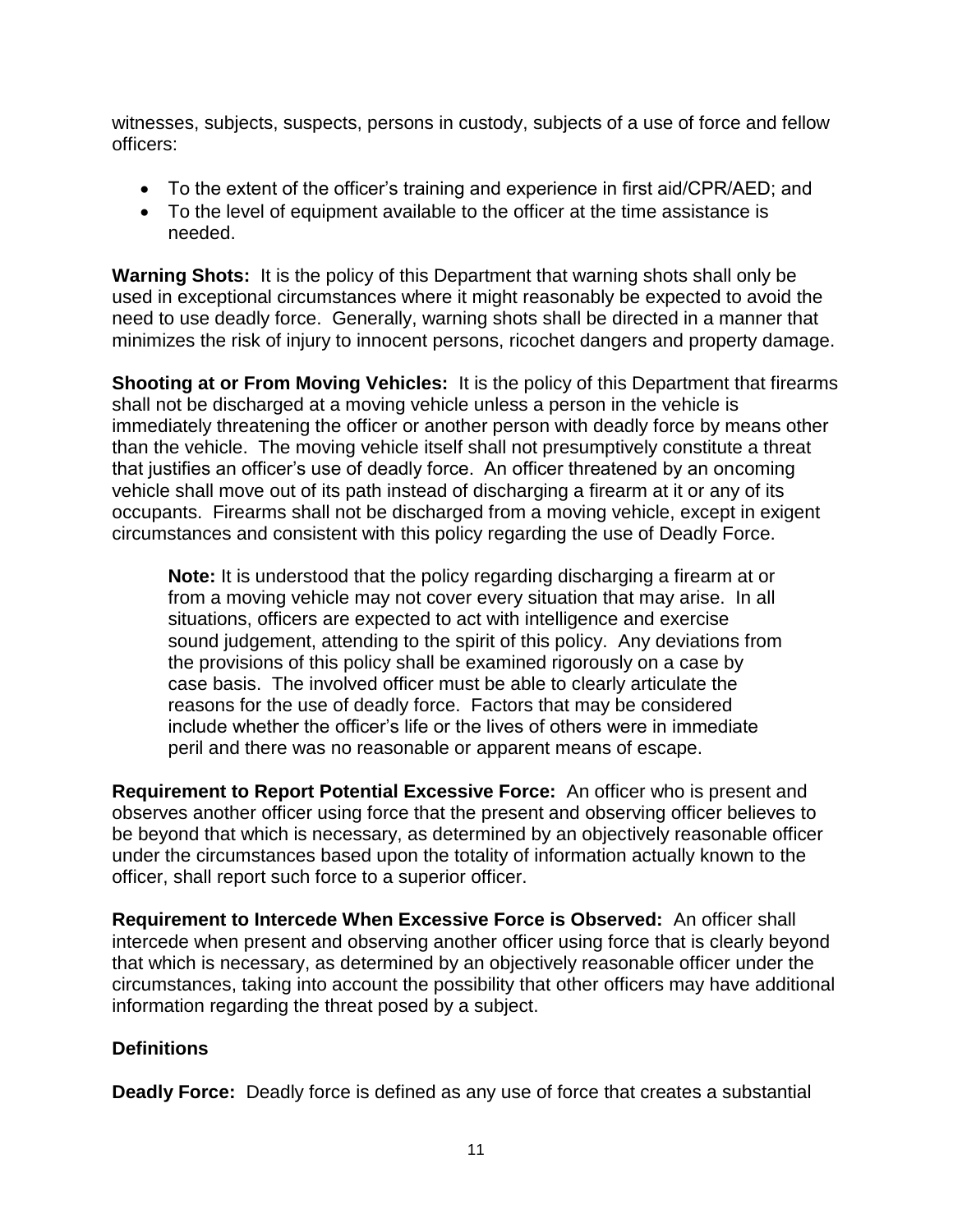risk of causing death or serious bodily injury, including but not limited to, the discharge of a firearm.

**Feasible:** Feasible means reasonably capable of being done or carried out under the circumstances to successfully achieve the arrest or lawful objective without increasing risk to the officer or another person.

**Imminent:** Pursuant to California Penal Code 835a(e)(2), "[A] threat of death or serious bodily injury is "imminent" when, based on the totality of the circumstances, a reasonable officer in the same situation would believe that a person has the present ability, opportunity, and apparent intent to immediately cause death or serious bodily injury to a peace officer or another person. An imminent harm is not merely a fear of future harm, no matter how great the fear and no matter how great the likelihood of the harm, but is one that, from appearances, must be instantly confronted and addressed."

**Necessary:** In addition to California Penal Code 835(a), the Department shall evaluate whether deadly force was necessary by looking at: a) the totality of the circumstances from the perspective of a reasonable Los Angeles Police Officer with similar training and experience; b) the factors used to evaluate whether force is objectively reasonable; c) an evaluation of whether the officer exhausted the available and feasible alternatives to deadly force; and d) whether a warning was feasible and/or given.

**Objectively Reasonable:** The legal standard used to determine the lawfulness of a use of force is based on the Fourth Amendment to the United States Constitution. See *Graham v. Connor*, 490 U.S. 386 (1989). *Graham* states, in part, "The reasonableness of a particular use of force must be judged from the perspective of a reasonable officer on the scene, rather than with the 20/20 vision of hindsight. The calculus of reasonableness must embody allowance for the fact that police officers are often forced to make split-second judgments - in circumstances that are tense, uncertain and rapidly evolving - about the amount of force that is necessary in a particular situation. The test of reasonableness is not capable of precise definition or mechanical application."

The force must be reasonable under the circumstances known to or reasonably believed by the officer at the time the force was used. Therefore, the Department examines all uses of force from an objective standard rather than a subjective standard.

**Serious Bodily Injury:** Pursuant to California Penal Code Section 243(f)(4) Serious Bodily Injury includes but is not limited to:

- Loss of consciousness;
- Concussion;
- Bone Fracture;
- Protracted loss or impairment of function of any bodily member or organ;
- A wound requiring extensive suturing; and,
- Serious disfigurement.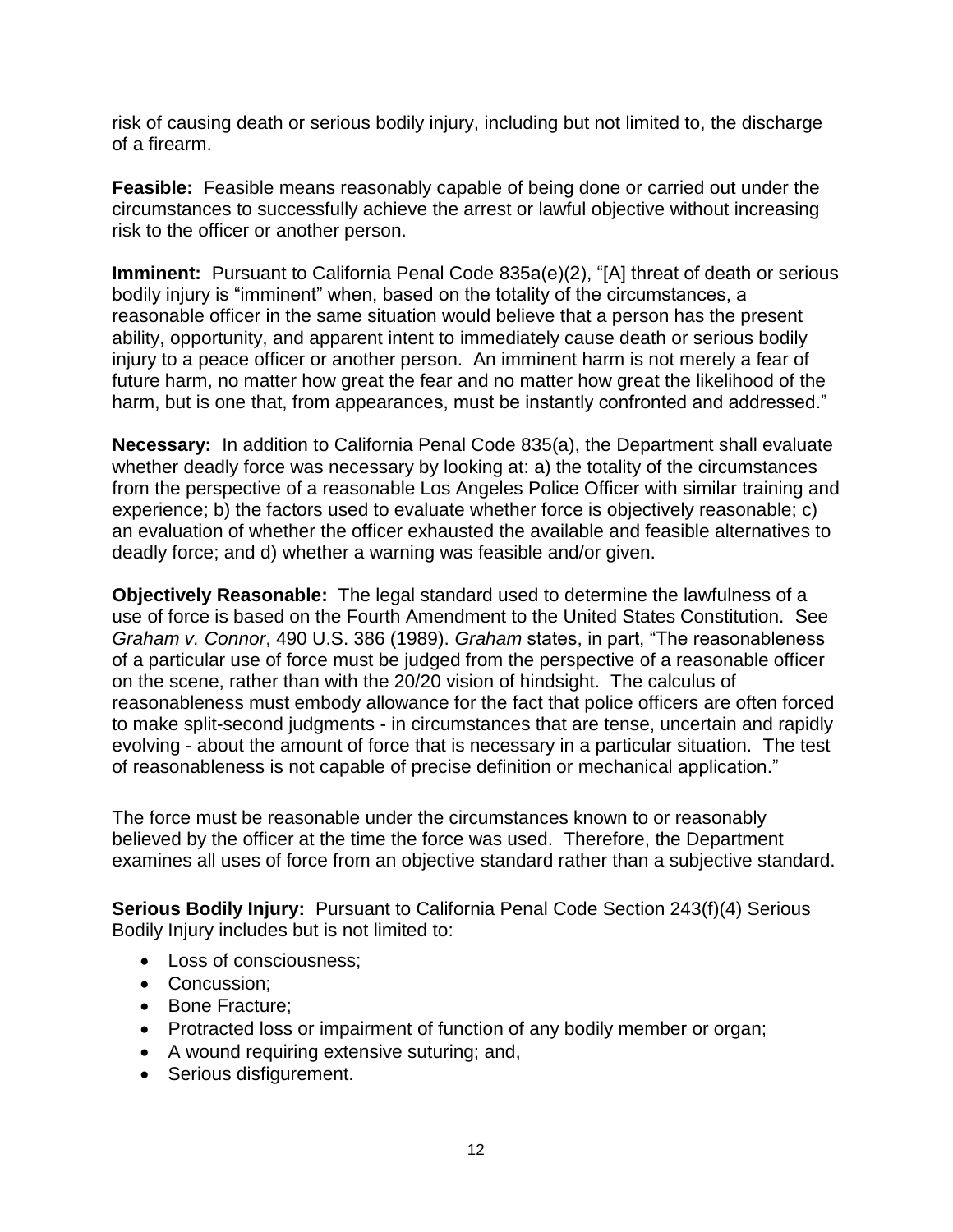**Totality of the Circumstances**: All facts known to or reasonably perceived by the officer at the time, including the conduct of the officer and the subject leading up to the use of force.

**Vulnerable Population**: Vulnerable populations include, but are not limited to, children, elderly persons, people who are pregnant, and people with physical, mental, and developmental disabilities.

**Warning Shots:** The intentional discharge of a firearm off target not intended to hit a person, to warn others that deadly force is imminent.

## **A. Tactics**

## *Tactical De-Escalation Techniques*

- *Planning*
- *Assessment*
- *Time*
- *Redeployment and/or Containment*
- *Other Resources*
- *Lines of Communication (Use of Force - Tactics Directive No. 16, October 2016, Tactical De-Escalation Techniques)*

Tactical de-escalation does not require that an officer compromise his/her/her or her safety or increase the risk of physical harm to the public. De-escalation techniques should only be used when it is safe and prudent to do so.

Officers A and B had been working together for approximately one month. According to Officer A, every time he/she is introduced to a new partner, he/she advises them the type of primary and backup weapon he/she carries, along with the type of ammunition he/she uses. According to Officer B, he/she and Officer A discussed contact and cover roles and lethal and less-lethal responsibilities. Officer B stated that the roles may change at any time due to circumstances and the nature of the radio calls.

After Officer A was involved in the OIS, Officer D broadcast a help call and requested a ballistic shield. Officer D requested an RA to respond to stand-by in the event medical aid was required for the Subject and later requested an officer with a less-lethal force option. Prior to making entry into the room, Officer A identified him/herself as lethal cover and designated Officers B and D as the arrest team.

Sergeant A began tactical planning while enroute to the help call and ensured that a patrol rifle was requested. In addition, Sergeant A was monitoring the radio frequency and was aware that a request was made for less-lethal force options and a ballistic shield. Arriving at scene, Sergeant A attempted to identify the involved officers and began assigning officers lethal and less-lethal roles. When Officer E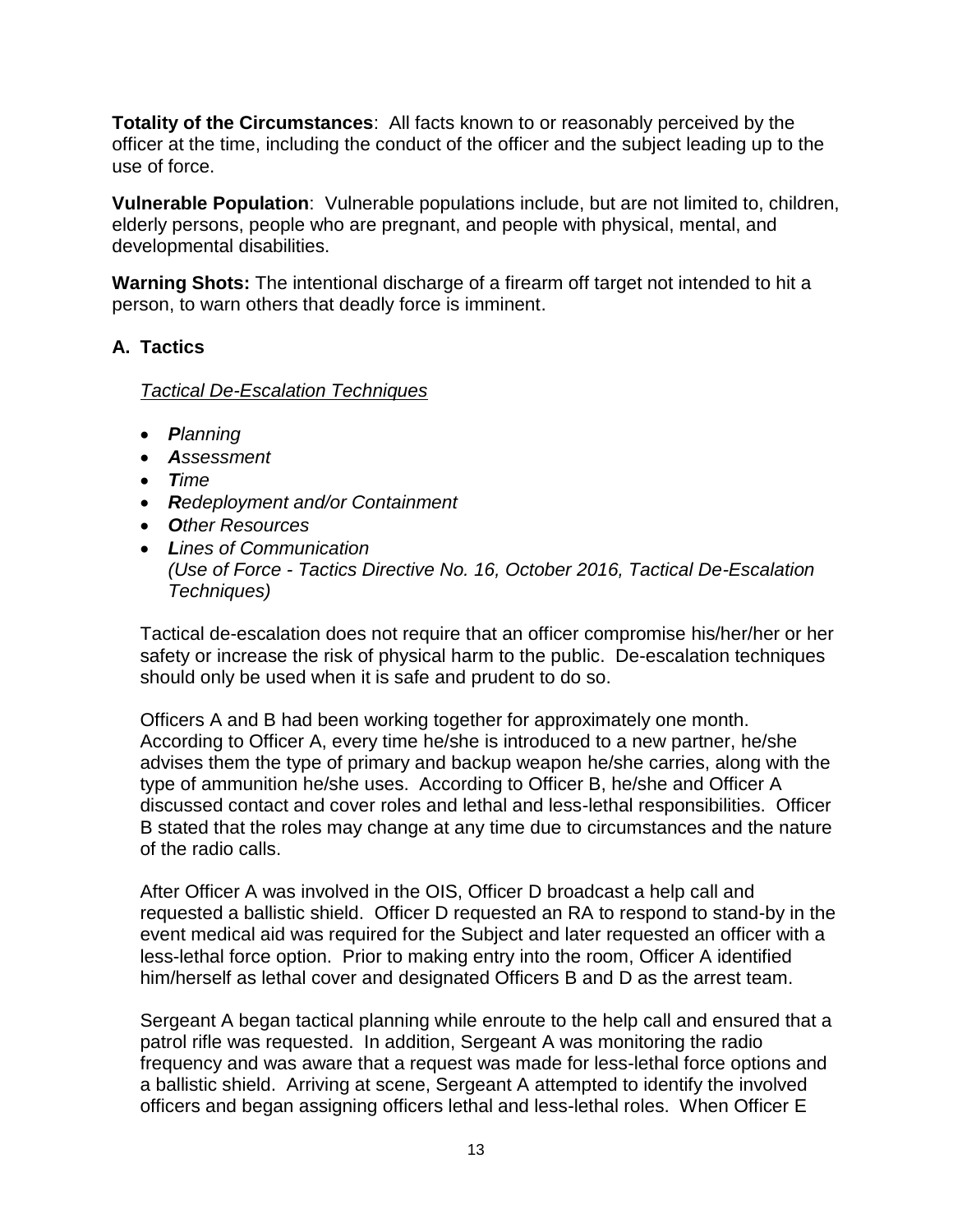arrived with the ballistic shield, he/she was assigned to be the point officer with the ballistic shield to provide cover for the entry team.

**Assessment –** After Officer A utilized bolt cutters to bypass the chain lock, he/she observed a handgun pointed in his/her direction from the opening of the doorway. Believing the Subject was targeting him/her with her handgun, Officer A drew his/her service pistol and an OIS ensued. After Officer A discharged his/her first round, he/she assessed the situation and determined the threat was still present, causing him/her to discharge a second round. Officer A assessed the effectiveness of his/her second round and determined the level of threat he/she perceived had not changed, causing him/her to discharge a third round. Officer A assessed and observed the Subject retreat from the door to the bathroom. Officer A observed the Subject's handgun on the entryway floor near the door and determined that the Subject could access it. Officer A determined that it was safer to remove the handgun from the room rather than allow the Subject to rearm herself.

Arriving on scene, Sergeant B determined there was an excess of officers inside the hotel, and she re-deployed the officers to the hotel's exterior. Arriving with Sergeant B, Sergeant A determined there were no additional supervisors at scene and assumed the role of Incident Commander (IC). Sergeant A was briefed by the officers and learned that the Subject may have been struck by an officer's round. Sergeant A verified that an RA had been requested and that officers were communicating with the Subject to de-escalate the situation and convince her to surrender. While Sergeant A could not see the Subject prior to entering the room, based on the Subject's voice, it sounded like she needed medical aid.

**Time –** When Officers A, B, C, and D re-responded to the hotel to remove the Subject from the room, they immediately began to unlock the door before reidentifying themselves as police officers and communicating with the Subject. When the Subject refused to open the door and/or leave the room, the officers did not take additional time to request a supervisor, additional units, or additional resources such as the Mental Evaluation Unit (MEU).

After the OIS, Officers A, B, C, and D contained the room and waited for additional resources to arrive before entering. When additional units arrived, the officers and supervisors were briefed, a plan was developed, and roles were designated prior to entry.

**Redeployment and/or Containment –** When the Subject produced a handgun from behind the door, Officer A "dove" and "ducked" to avoid being shot. After the OIS, Officers A and C deployed to the left and right side of the doorway, respectively, using the doorways as cover. Recognizing that if the Subject exited the room it would create a crossfire issue between him/herself and Officer C, Officer A directed Officer C to re-deploy to his/her (Officer A's) side of the doorway.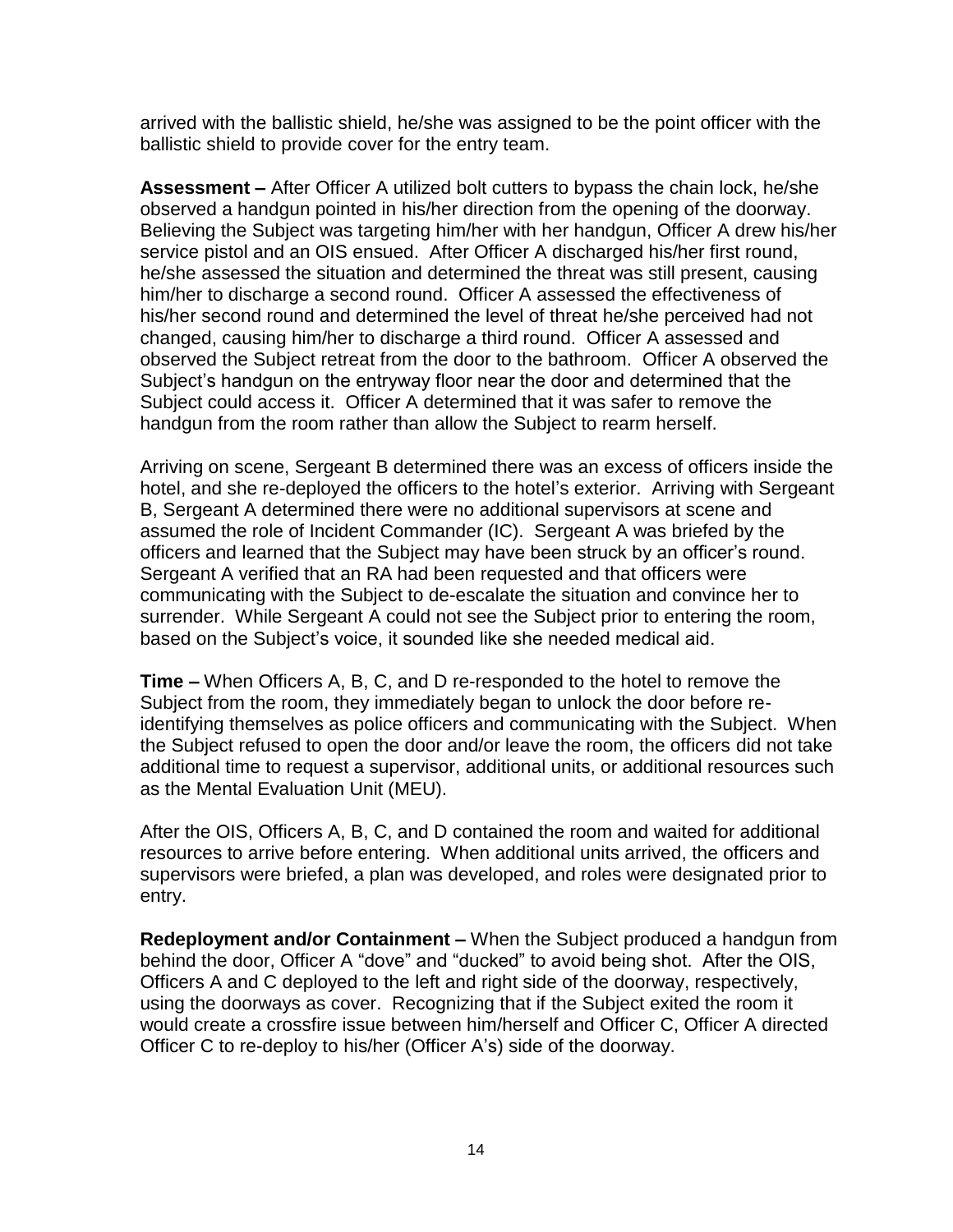Arriving on scene, Sergeant B re-deployed excess officers to the exterior of the hotel to contain the location. When officers handcuffed the Subject, Sergeant A determined that the ballistic shield was no longer needed and redeployed Officer E to the bedroom area where he/she identified a closet that had to be cleared.

**Other Resources –** During this incident, Officers C and D responded to the hotel twice. During both occasions, Officers A and B responded as an additional unit. After the OIS occurred, Officer D broadcast a help call to gather additional resources, requested an officer to respond with a shield, and requested an RA to stand by.

Responding to the help call, Sergeant A ensured that a patrol rifle had been requested. Arriving at scene, Sergeant A ensured that the entry team was equipped with a ballistic shield and directed four additional officers to retrieve their ballistic helmets for an arrest team. Once the Subject was taken into custody and the scene was safe, Sergeant A requested that Firefighter/Paramedics (FF/PMs) enter the hotel to treat the Subject.

**Lines of Communication –** When Officers A, B, C, and D re-responded to the room, they immediately began to unlock the door before re-identifying themselves as police officers and communicating with the Subject.

Observing the Subject produce a handgun from around the door, Officer A warned the other officers of the danger by stating, "Whoa, fire, gun, gun, gun!" After the OIS, Officer A attempted to communicate with the Subject to obtain her cooperation and for her to surrender, but she refused. After the OIS, Officer D broadcast a help call. Officer D then updated his/her broadcast, providing a unit designation and location. When Sergeant A arrived, Officer D briefed him/her on the incident. Sergeant A noted that Officer A was attempting to communicate with the Subject and that he/she had clarified with the other officers regarding what their roles were prior to entering the room.

The BOPC noted that while Officers A, B, C, and D did not initially know the Subject was armed with a handgun, it would have been preferred that the officers had communicated with the Subject before attempting to unlock the door and entering the room (prior to the OIS). The BOPC also noted that it would have been preferred that the officers had requested a supervisor when the Subject closed and blocked the door before attempting to unlock the door and enter the room. The BOPC acknowledged that Sergeant A was faced with a dynamic and fluid situation; therefore, her ability to gather further information was difficult upon learning the Subject was possibly injured as a result of the OIS and the need to render medical aid became a priority.

• During its review of this incident, the BOPC noted the following tactical considerations: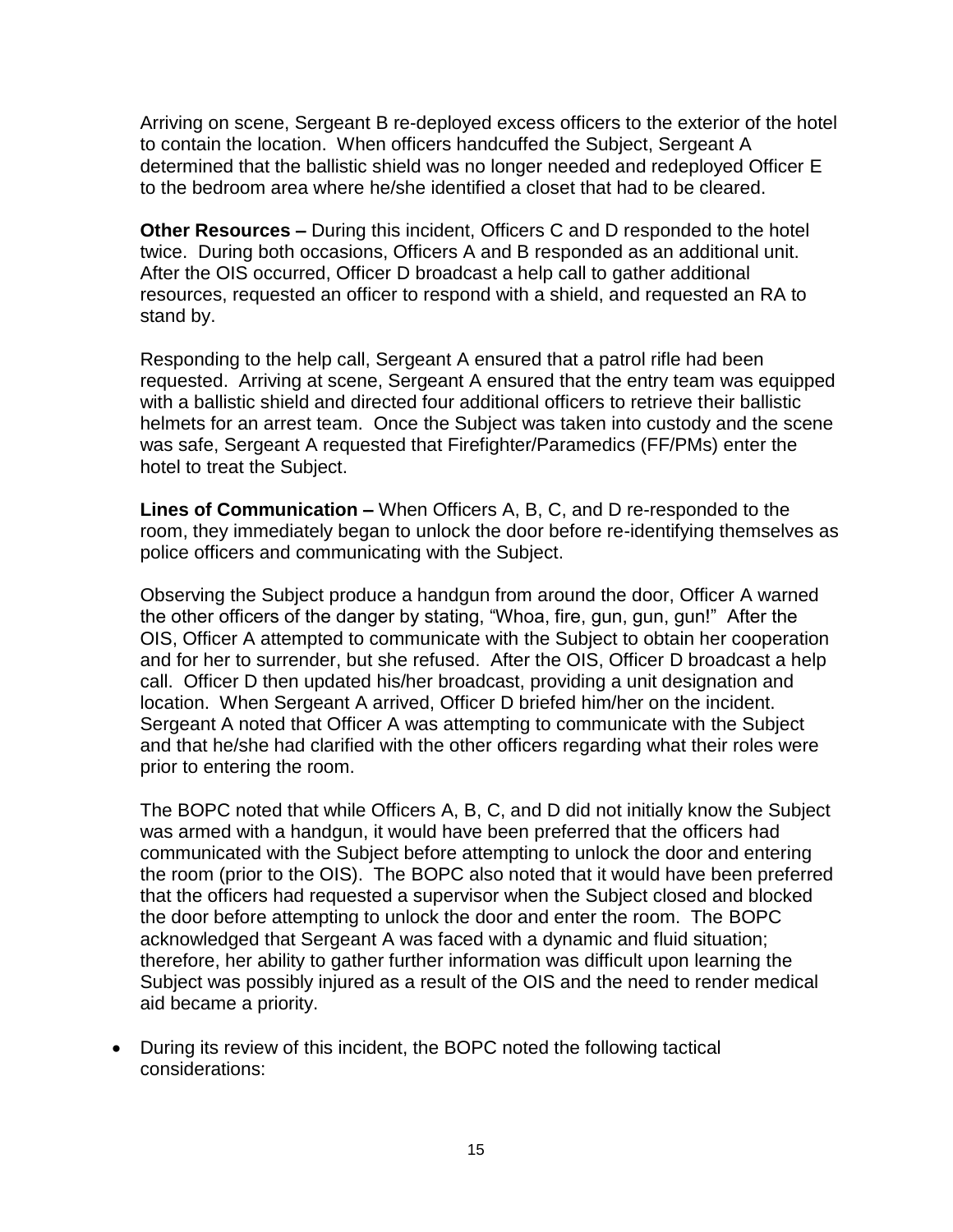#### **1. Cover Officer/Ballistic Shield Protocols**

While attempting to unlock the door to the room, Officer B stood in front of the door. Realizing the door was secured with a chain lock, Officer B reached between the door and the frame, unsuccessfully attempting to disengage the chain. When the Subject blocked the door with her body, Officer B stood in front of the door, placing him/herself in a tactically disadvantageous position.

The BOPC acknowledged that prior to the OIS, this incident was a misdemeanor trespassing violation. The BOPC also acknowledged that despite the comments of the original radio call, there were no indications that the Subject was armed with a handgun. The BOPC further acknowledged that while Officer B stood in front of the door prior to the OIS, he/she was attempting to unlock the door or attempting to persuade the Subject to exit the room. The BOPC opined that the officers responded to the second radio call as a continuation of the first radio call, which influenced their tactics.

After the OIS, the Subject dropped her handgun on the ground as she fled to the bathroom. Seizing the opportunity to seize the Subject's handgun, Officer A moved from cover, placed his/her foot on the Subject's discarded handgun, and slid it out of the room as he/she moved back to cover.

The BOPC noted that Officer A's actions of moving the Subject's handgun out of the room de-escalated the incident and prevented the Subject from rearming herself with the handgun. The BOPC also noted that Officer A moved quickly to remove the handgun.

Prior to the entry team moving into the room, Officer E utilized a ballistic shield as portable cover while verifying the Subject's location and physical condition. Prior to the team moving into the room, Officer A designated him/herself as the lethal cover officer. Officer A directed Officer E to move towards the Subject and "press her up against the wall." With his/her service pistol holstered, Officer E walked towards the Subject, holding the ballistic shield with two hands. As Officer E reached the threshold of the bathroom door, the ballistic shield contacted the Subject's body. Officer E continued to move into the bathroom, pinning the Subject between the ballistic shield and the bathroom wall/counter. Officer E held the Subject against the wall/counter as Officers A and B holstered their service pistols and handcuffed the Subject. When Officers A and B holstered their service pistols, their actions left the team momentarily without the benefit of lethal cover.

The BOPC noted that during the Use of Force Review Board (UOFRB) for this case, a Subject Matter Expert (SME) from the Tactics Unit, Training Division, discussed the deployment of the ballistic shield and its training. According to the SME, while the Department does not teach utilizing the ballistic shield in the exact manner Officer E utilized it during the incident to pin the Subject, the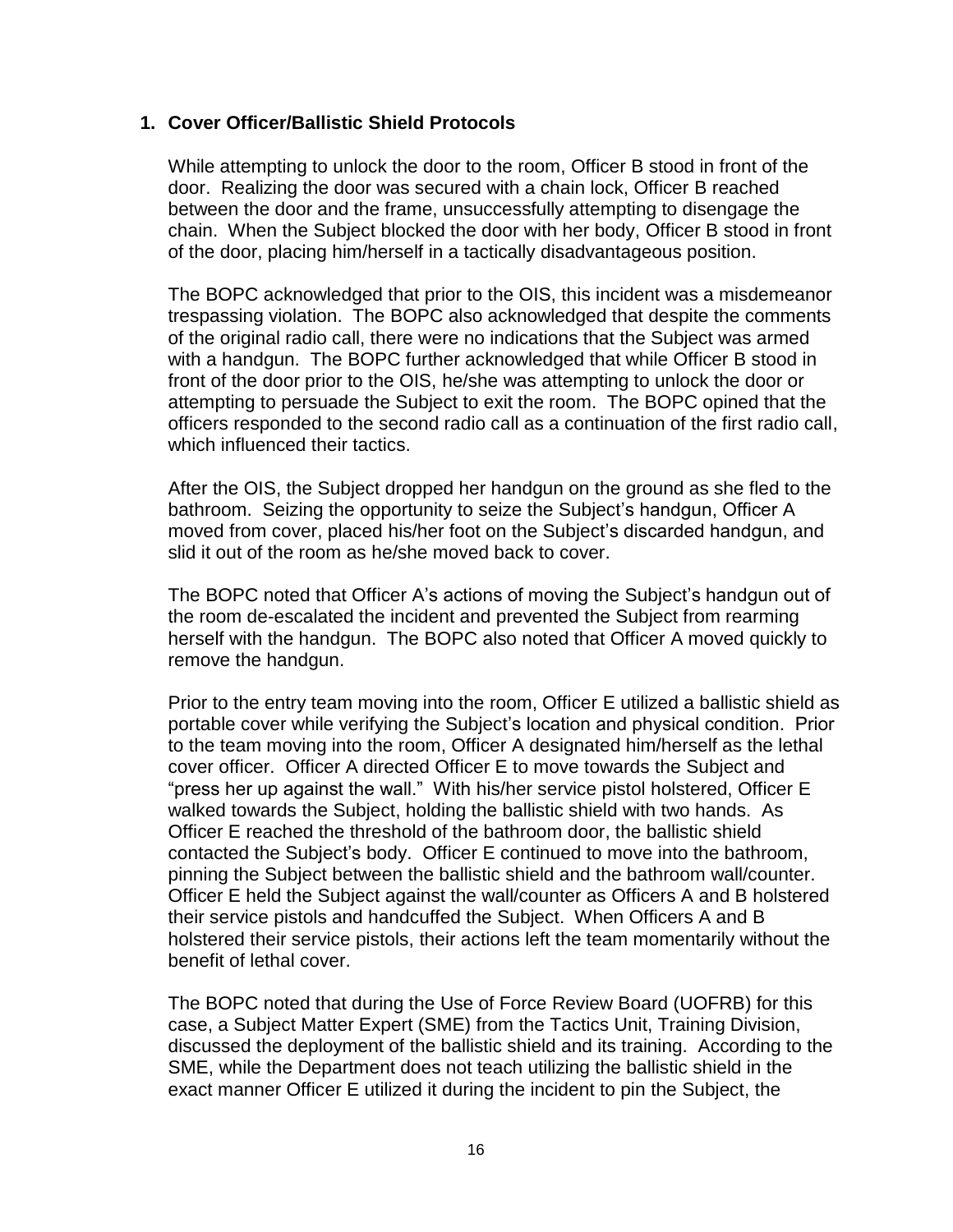training does cover ballistic shield retention techniques that are similar in execution, specifically during the retention of the ballistic shield. The SME did note that officers are taught to generally hold the ballistic shield with one hand and their service pistol with the other hand.

The BOPC discussed Officer E holding the ballistic shield with both hands, as opposed to having his/her service pistol drawn; however, as used here, it would not have been advisable for Officer E to hold his/her service pistol due to the close proximity to the Subject and that it was believed that the Subject was not armed during the approach. The BOPC also discussed that when interviewed, Officer E did not appear to understand that the shield is "ballistic." The BOPC did consider that at the time of this incident, Officer E was a probationary police officer with limited field experience and may have been confused by the term "ballistic." The BOPC also considered that a senior officer, Officer A, guided and oversaw Officer E's deployment of the ballistic shield. The BOPC further considered that there while there was no Department policy that specifically addressed the use of the ballistic shield to push the Subject and pin her between the shield and a controlling agent, that use of the ballistic shield in this manner was reasonable during this specific instance. The BOPC noted that when presented with tactical challenges, officers were expected to utilize the tools at their disposal to resolve incidents.

Based on the totality of the circumstances, the BOPC determined that Officers A, B, and E's actions were not a deviation from approved Department tactics and training.

#### **2. Back-up Unit Request**

Because the Subject was not a registered guest, and she was refusing to vacate Witness B's room, hotel employee Witness A determined the Subject was a trespasser. Witness A contacted CD to have Officers C and D return to the hotel and remove the Subject from the room. Because the chain lock was engaged, officers were unable to fully open the door. Officer B unsuccessfully attempted to disengage the chain by reaching his/her hand between the door and the frame. As officers were assessing the chain lock, the Subject forcefully closed the door from inside the room. After the chain was cut, the Subject blocked the door with her body, preventing officers from opening it fully. To persuade the Subject to open the door, Officer B unholstered his/her TASER, directed the laser sight's red dot in the doorway, and stated, "We're going to tase you if you try to fight us." Officer A advised the Subject to, "Listen, open the door now, back up now so nobody gets hurt, do it now!" The Subject responded with, "No, cause you're not cops [expletive]!" The Subject then stated, "You're not forcing me to shoot Brennan." Approximately eight seconds later, the Subject reached around the slightly opened door and pointed a handgun at the officers. The Subject continued to block the door until the OIS occurred. Prior to the OIS, none of the officers – Officers A, B, C, nor D – requested additional resources or a back-up.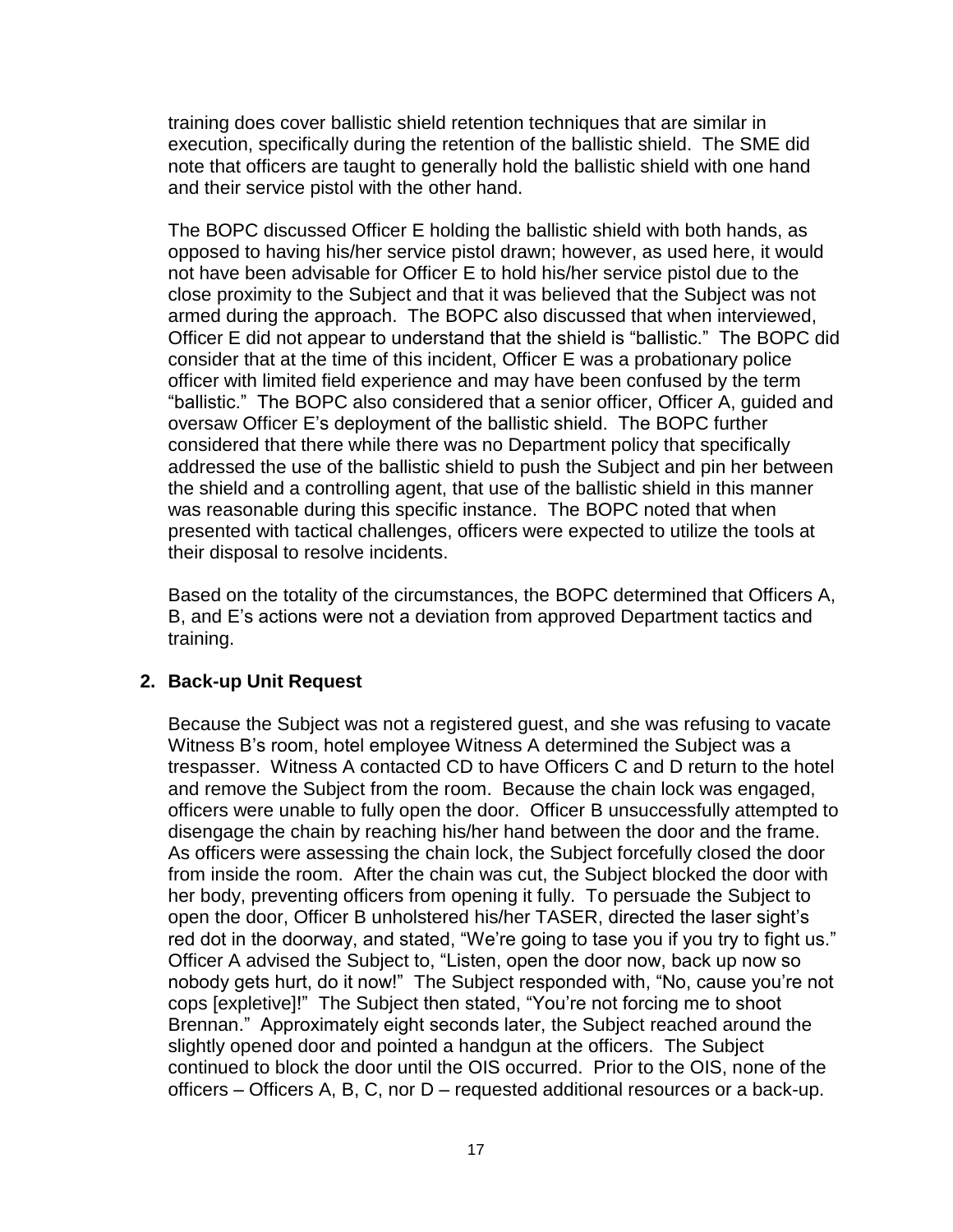The BOPC noted that prior to the OIS, Officers A, B, C, and D were responding to a misdemeanor trespass violation. While officers have discretion regarding when and how to request additional resources, based on the ongoing tactical situation, the BOPC felt it would have been preferred and tactically advantageous for Officers A, B, C, and D to broadcast a back-up request given the Subject's resistance, coupled with her obvious mental state, as evidenced by her statements to officers prior to entry. The BOPC considered that given the time that passed between the first and second radio call, additional individuals could have joined the Subject in the room, placing officers at a tactical disadvantage. While given the size of the room, four officers who were already present would have been sufficient to enter the room, prior to the OIS. The BOPC would have preferred that Officers A, B, C, and D had requested a back-up and a supervisor when the Subject refused to open the door. Once the OIS occurred, the officers correctly requested help.

Based on the totality of the circumstances, the BOPC determined that Officers A, B, C, and D's actions were not a deviation from approved Department tactics and training.

#### **3. Tactical Disengagement/Tactical Planning**

During the first radio call, Officers A, B, C, and D attempted for several minutes to communicate with the Subject, but she was making "non-sensible" and "irrational" statements. Based on their belief that no crimes had occurred, the officers did not conduct further police activities.

Upon their second response, officers met with Witness A, who provided officers with a pass key to the room. According to Witness A, hotel management wanted the Subject removed from the property; however, a Private Persons Arrest (PPA), was not offered nor requested. Officers advised Witness A that they would not force the Subject out of the hotel room; at that time, officers did not believe a crime had been committed. Also, prior to the OIS, officers did not coordinate a tactical plan.

Using the key Witness A provided, Officer B tried but was unable to unlock the door. Using the same key, Officer A managed to unlock the door; however, because the chain lock was engaged, the door opened only partially; Officer B extended his/her hand between the door and the frame to disengage the chain lock. As officers were assessing the lock, the Subject forcefully closed the door from inside the room. In response, officers utilized bolt cutters to bypass the chain lock. While waiting for the bolt cutters to arrive, Officer B stood directly in front of the door as Officer A attempted to communicate with the Subject.

Prior to unlocking the door, Officers A, B, C, and D did not knock on the door, identify themselves as police officers, or request that the Subject to open the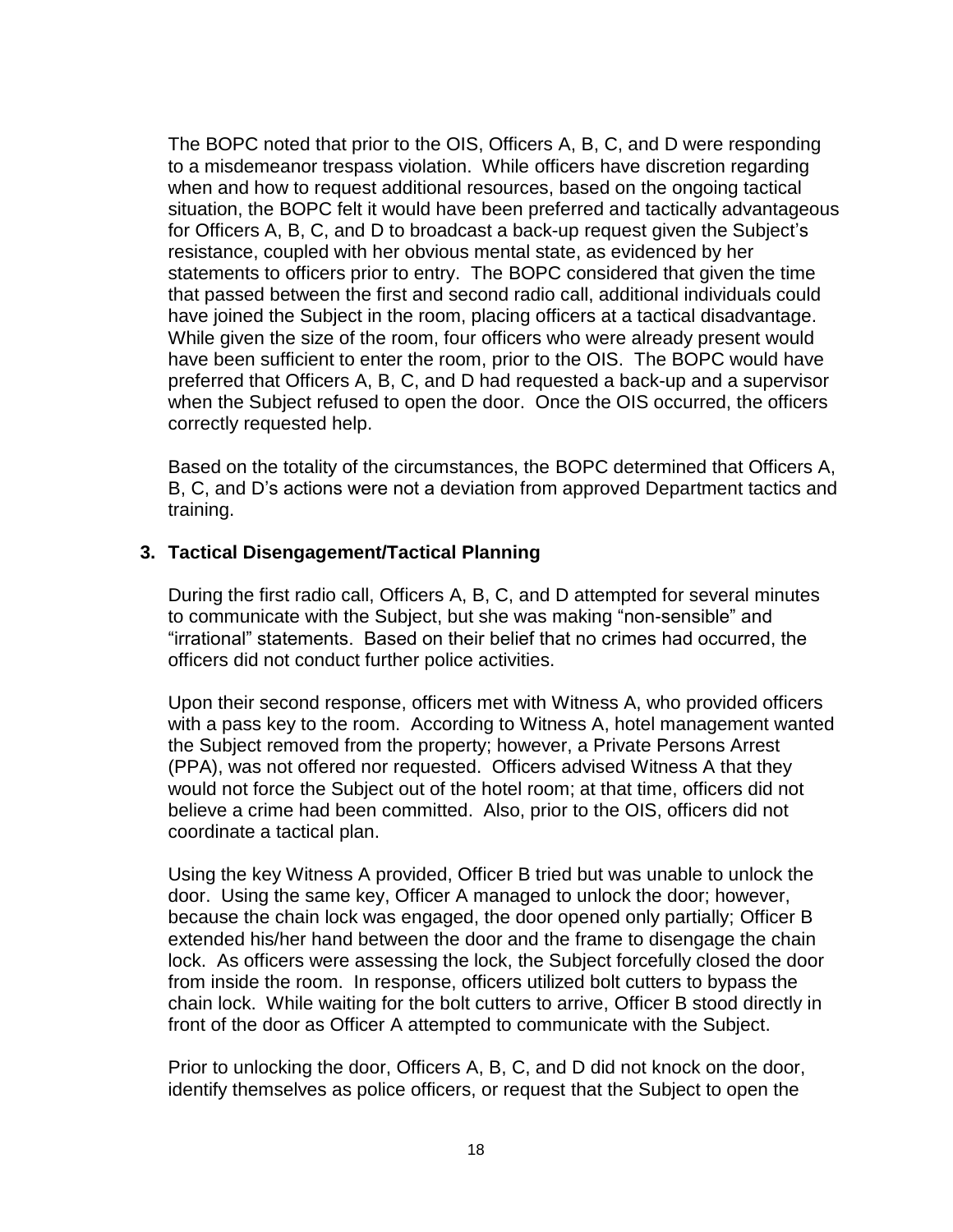door. Prior to the OIS, officers did not request a supervisor to respond to scene. After the chain lock was cut, officers continued to their attempts to enter the room as the Subject blocked the door with her body. After the OIS, officers redeployed to cover and waited for additional units and resources.

Arriving on scene, Sergeant A identified that he/she and Sergeant B were the first supervisors on scene. Sergeant A was briefed by the officers and began to assemble an entry team to enter the room and take the Subject into custody. Neither Sergeant A nor Officers A, B, C, nor D contacted the Mental Evaluation Unit to see if the Subject had prior contacts for mental health issues.

The BOPC discussed that it would have been preferred that Officers A, B, C, and D had requested and sought the advice of a supervisor prior to forcing entry into the Subject's hotel room. The BOPC noted concerns that none of the officers identified themselves prior to forcing the door open. The BOPC was also concerned that Officer B extended his/her hand between the door and the frame to disengage the chain lock. The BOPC noted that the officers responded to the same location and that their familiarity of the incident from their first response influenced their actions during the second response. The BOPC opined that the officers were treating their two responses to the incident as one single incident involving the dispute with the hotel occupants. The BOPC would have also preferred that Sergeant A had reduced the intensity of the incident and gathered additional information, provided a more detailed brief to Sergeant C, and conducted a more thorough initial assessment, which would have afforded Sergeant A the ability to remove Officer A from the entry team.

Based on the totality of the circumstances, the BOPC determined that while Sergeants A and C, along with Officers A, B, C, and D's actions could have been improved, they were not deviations from approved Department tactics and training.

#### **4. Barricaded Suspect**

Officers did not have information to indicate that the Subject was armed with a handgun prior to their attempts to enter the room. As officers were attempting to gain entry to the room, the Subject pointed a handgun in their direction from behind the door. After the OIS, the Subject dropped her handgun on the floor in front of the door and ran into the bathroom. To prevent the Subject from rearming herself, Officer A slid the Subject's handgun out of the room. Officer A believed there was nothing to indicate the Subject had additional weapons and that she was probably unarmed at that point. Despite repeated requests, the Subject refused to surrender. When Sergeants A and B arrived on scene, Sergeant B established exterior containment while Sergeant A oversaw the tactical operation. Sergeant C arrived as the tactical plan was beginning to be implemented.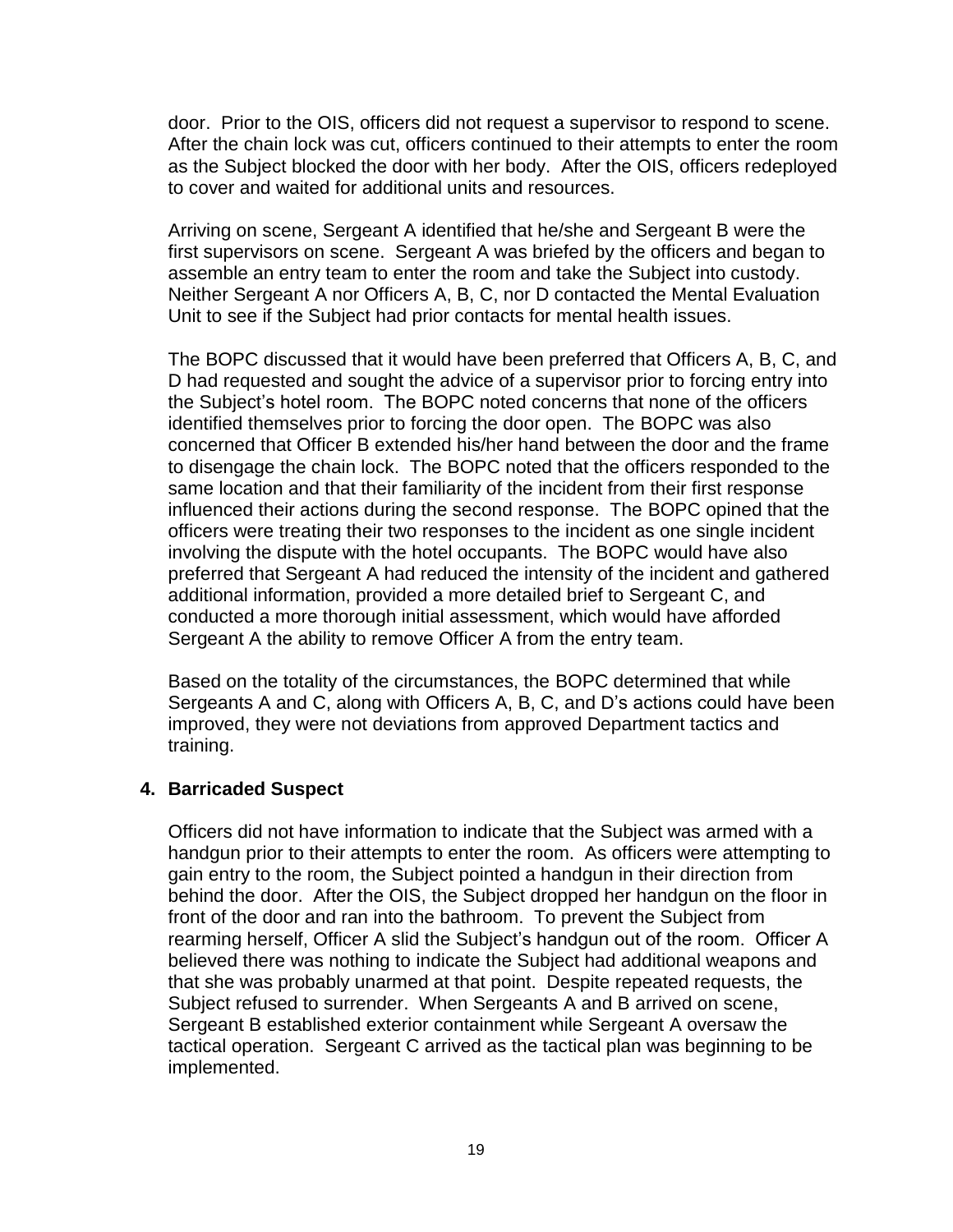In this case, the BOPC considered several factors as they relate to barricaded suspects. The BOPC considered that after the OIS, the door to the room was open, allowing officers access to the Subject without having to force entry. The BOPC also considered that while the officers did not know if the Subject had additional weapons, the Subject's handgun was in custody, reducing the possibility that she was armed. The BOPC also considered that the Subject may require medical aid, as it was likely that she had been shot and her physical condition appeared to be deteriorating. The BOPC further considered that prior to the entry team entering the room, officers utilized a ballistic shield as cover to observe and to verify the Subject's location as well as her physical condition. When the team entered the room, the ballistic shield was used as a physical barrier between the Subject and the officers.

The BOPC would have preferred that prior to entering the room, Sergeant A had determined which officer had discharged their service pistol and provide that information to Sergeant C. The BOPC would also have preferred that prior to entering the room, Sergeant A or Sergeant C had consulted with Metropolitan Division and/or the MEU. The BOPC noted that although Sergeant C was present, he/she arrived as Sergeant A and his/her officers were initiating their tactical plan. According to Sergeant C, he/she did not have information to determine whether the Subject was a barricaded suspect. The BOPC also noted that Sergeant A considered the possibility of a barricaded suspect, but with the Subject's handgun removed from the room, he/she determined the Subject was probably unarmed.

Based on the totality of the circumstances, the BOPC determined that Sergeants A and C, along with Officers A, B, C, and D's actions were not a deviation from approved Department tactics and training.

• The BOPC also considered the following:

**Holding Service Pistol in One Hand and Equipment in the Other** – When the Subject reached around the door, pointing her pistol at Officer A, Officer B was holding his/her TASER in his/her left hand. Responding to the deadly threat, Officer B unholstered his/her service pistol with his/her right hand while maintaining his/her TASER in his/her left hand.

**Use of Force Warning (TASER)** – When the Subject blocked and refused to open the door for officers, Officer B provided a partial use of force warning to the Subject by stating, "We're going to tase you if you try to fight us."

**Shooting Through Intermediate Barrier –** Believing the Subject was targeting him/her with her handgun from behind the door, Officer A discharged a total of three rounds from his/her service pistol, through the door, aiming where he/she believed the Subject was standing.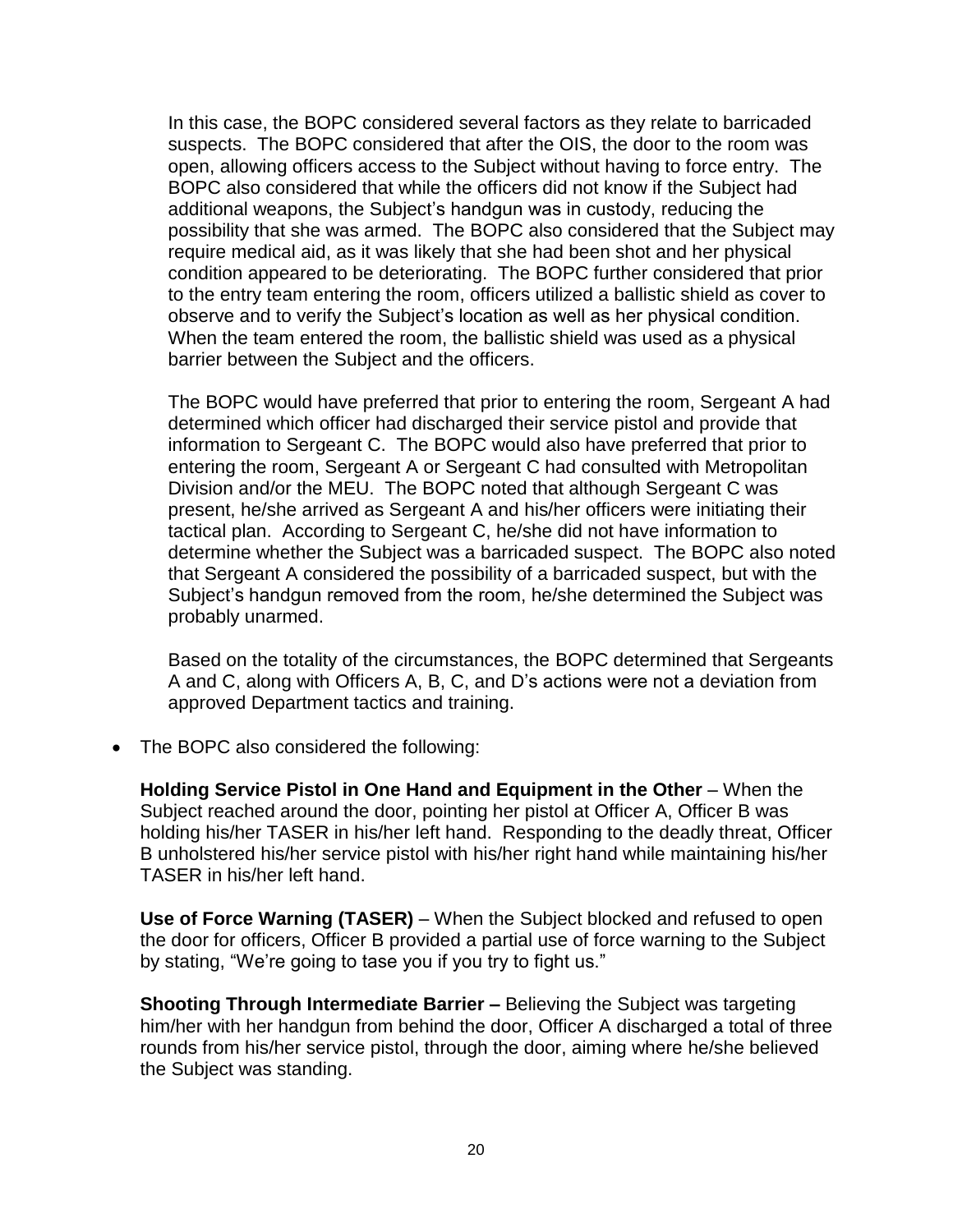**Radio Communications (Incomplete Broadcast)** – Immediately after the OIS, Officer D broadcast a help call; however, he/she did not broadcast his/her unit designation or location. When prompted by CD to identify him/herself, Officer D broadcast his/her unit designation and location.

**Handling of Firearms** – After the Subject discarded her handgun on the floor, Officer A extended his/her left leg into the room, placed his/her left foot on the handgun, and slid it into the hallway. Officer A moved the handgun to prevent the Subject from rearming herself.

**Non-Medical Face Coverings (Personal Protective Equipment) –** During this incident, Department personnel were observed not wearing Non-medical Face Coverings, as directed by the BOPC of Police on May 20, 2020, for health and safety concerns related to the coronavirus.

**Basic Firearms Safety Rules** – Just prior to entering the room with the entry team, Officer A momentarily covered his/her left arm with his/her service pistol.

**Protocols Subsequent to a CUOF** – During this incident, Sergeant A allowed Officer A to proceed as the entry team's designated lethal-cover officer. Sergeant A also allowed Officer A to handcuff the Subject. At the time, there were sufficient officers to assume Officer A's place on the team. It should be noted that prior to the team's entry into the room, Sergeant A had not identified which officers discharged their service pistol(s).

**Incident Commander Declaration** – The OIS occurred at approximately 0233 hours. At approximately 0238 hours, Sergeants A and B were the first supervisors to arrive on scene. While Sergeant A assumed the role of IC, neither he/she nor Sergeant B declared themselves as the IC. Sergeant C arrived on scene at approximately 0240 hours. At approximately 0241 hours, the Subject was taken into custody. At approximately 0318 hours, Sergeant C declared him/herself as the Incident Commander (IC).

• The evaluation of tactics requires that consideration be given to the fact that officers are forced to make split-second decisions under very stressful and dynamic circumstances. Tactics are conceptual and are intended to be flexible and incident specific, which requires that each incident be looked at objectively and that the tactics be evaluated based on the totality of the circumstances.

Each tactical incident also merits a comprehensive debriefing. In this case, there were identified areas where improvement could be made. A Tactical Debrief is the appropriate forum for the involved officers to discuss individual actions that took place during this incident.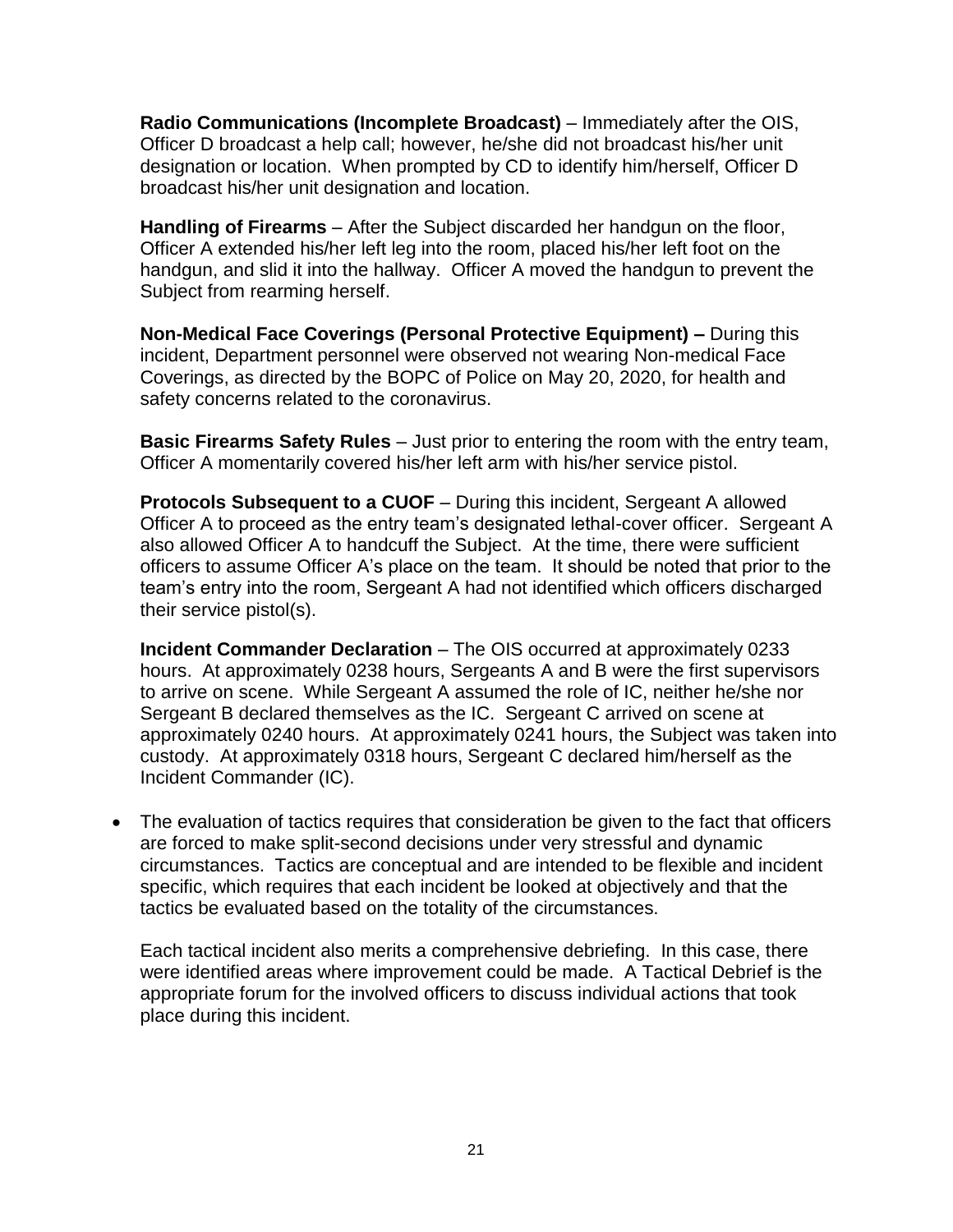## **Command and Control**

Following the OIS, Officers A and C deployed to the left and right side of the doorway, respectively, using the doorways as cover. Officers A directed Officer C to broadcast a help call. Recognizing that if the Subject exited the room that it would create a crossfire issue between him/herself and Officer C, Officer A directed Officer C to re-deploy to his/her (Officer A) side of the doorway. Officer A also directed Officer D to request a ballistic shield. Officer A communicated with the officers that he/she was lethal cover and ensured that a less-lethal officer had been designated. Officer A communicated his/her plan with Officer E and provided Officer E with instructions for entering the room to take the Subject into custody.

The BOPC noted Officer A's initiative in taking command and control of the incident as a senior officer at scene preceding the OIS by directing the other officers and reaffirming the designated roles of the entry team officers.

The actions of Officer A exercising command and control after the OIS until Sergeant A arrived on scene were consistent with Department training.

Sergeants A and B were the first supervisors to arrive on scene after the OIS and prior to taking the Subject into custody. Sergeant A recognized there were no other supervisors on scene prior to his/her arrival and gathered information and started assigning roles to the officers. Although there were sufficient personnel at scene, Sergeant A did not identify Officer A as the involved officer initially and allowed Officer A to remain as the designated cover officer on the arrest and entry team. When officers handcuffed the Subject, Sergeant A determined that the ballistic shield was no longer needed and redeployed Officer E to the bedroom area, where he/she identified a closet that had to be cleared.

Sergeant A obtained a PSS from Officers B, C, and D and began monitoring them.

Sergeant B recognized there were too many officers in the hallway, so he/she directed some of those officers to set up exterior containment around the location. Prior to the entry team making entry, Sergeant B exited the hotel and began organizing and assigning roles to the additional responding resources, while Sergeant C remained inside with Sergeant A. Sergeant B re-deployed excess officers outside to contain the hotel's exterior.

Sergeant C responded to the Help call and discovered Sergeants A and B were already at scene. Recognizing Sergeant A was already coordinating a tactical plan, Sergeant C advised Sergeant A of his/her presence and that he/she was available if necessary. Sergeant A was making the tactical decisions and Sergeant C followed Sergeant A and the officers into the hotel room. Sergeant A remained with the officers conducting the arrest, and Sergeant C entered the room to support Sergeant A in the event he/she was needed. Sergeant C broadcast that the incident had been resolved (Code Four) after the Subject was brought out from the bathroom in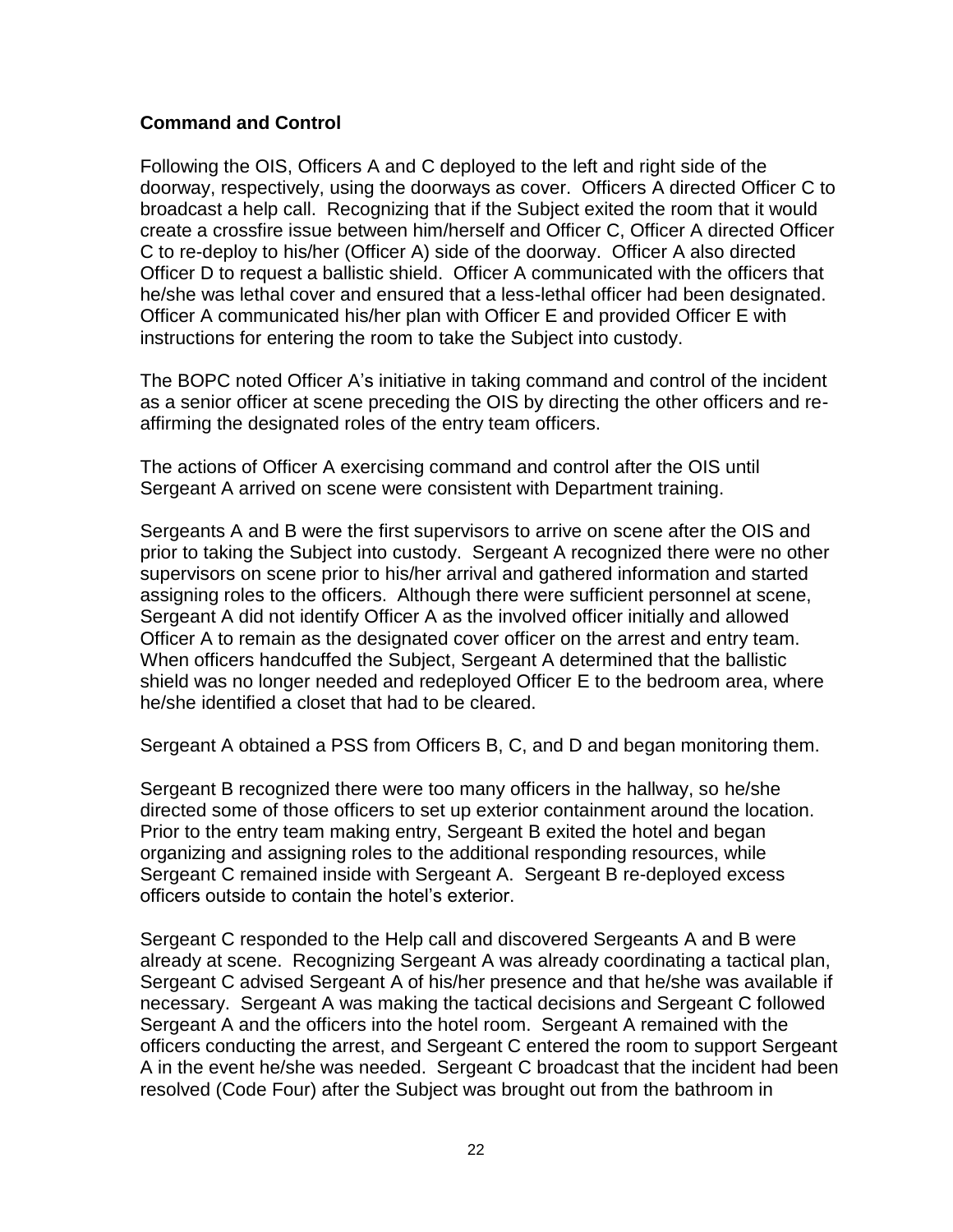handcuffs. After the Subject was taken into custody, Sergeant C separated Officer A, obtained a Public Safety Statement (PSS), and admonished Officer A not to discuss the incident.

The BOPC discussed the involvement of Sergeants A, B, and C during the incident. The BOPC would have preferred that one of the three sergeants had declared themselves as Incident Commander earlier in the incident in order to facilitate and coordinate the response of arriving resources and communication within the incident. Sergeant B recognized exterior containment was not in place and upon seeing Sergeant A assume the incident commander responsibilities on the interior, Sergeant B assumed responsibility for setting up the containment on the exterior with the responding resources. In addition, the BOPC considered Sergeant C's arrival and noted that by the time he/she arrived at Sergeant A's location, the officers had already entered the doorway of the room. The BOPC discussed that Sergeant A was tactically involved in the incident and proactive in designating roles as officers arrived, along with approving of the entry of the arrest team into the Subject's hotel room. Sergeant A was monitoring the officers' actions and implementation of the tactical plan in order to render medical treatment to the Subject, who was believed to have suffered an injury.

The actions of Sergeants A, B, and C were consistent with Department supervisory training.

Therefore, the BOPC found Sergeants A and C's, along with Officers A, B, C, D, and E's tactics to warrant a Tactical Debrief.

## **B. Drawing and Exhibiting**

## • **Officer C (First Occurrence)**

According to Officer C, he/she believed Officer B was in a "vulnerable position" while standing in front of the door to the room; Officer C unholstered in the event the Subject opened the door and presented a "deadly" threat. Officer C believed the Subject was possibly mentally ill and based on his/her training and experience, Officer C believed that people with mental illness and/or drug addiction sometimes arm themselves with improvised weapons for "self-defense." In addition, Officer C did not know if anyone had entered the room aside from the Subject between the officers' first and second response.

The BOPC conducted an evaluation of the reasonableness of Officer C's first occurrence of drawing and exhibiting his/her service pistol. The BOPC discussed Officer C's articulation for drawing his/her service pistol while Officer B was standing in front of the door. The BOPC considered Officer C's concerns that the Subject was possibly suffering from a mental illness or under the influence of a narcotic and may attempt to injure an officer. The BOPC also noted that Officer C did not know if others had joined the Subject in the room between police responses. The BOPC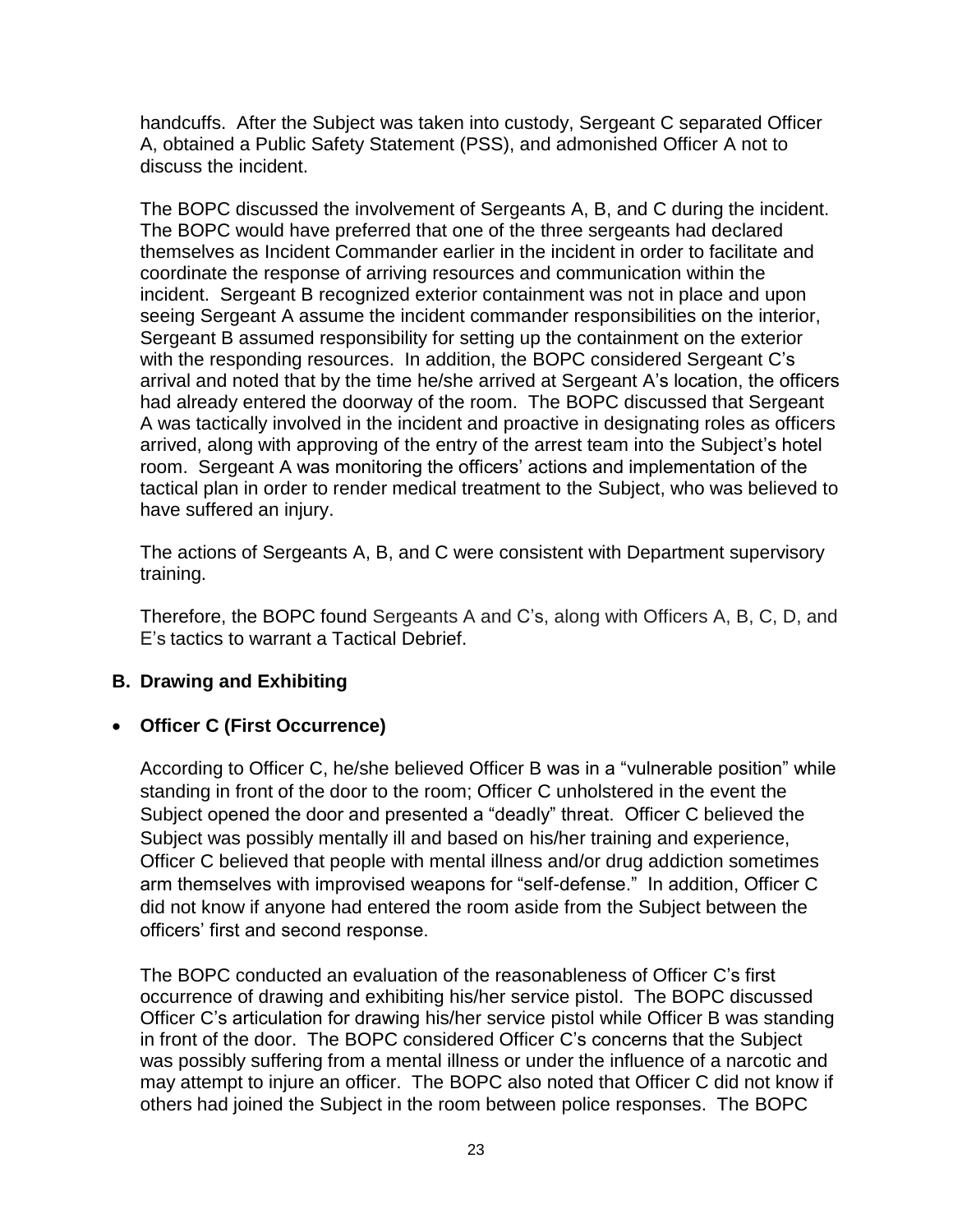noted that based on the circumstances surrounding this incident, it was reasonable for Officer C to believe at that point it may be necessary to use deadly force.

Based on the totality of circumstances, the BOPC determined that an officer with similar training and experience as Officer C, while faced with similar circumstances, would reasonably believe that there was a substantial risk the situation may escalate to the point where deadly force may be justified.

## • **Officer C (Second Occurrence)**

According to Officer C, he/she heard the Subject "mention" a "gun" and observed a handgun pointed in his/her direction, positioned between the doorframe and the door. Officer C, just prior to the OIS, was able to see that the Subject had a handgun.

## • **Officer A**

According to Officer A, as he/she and Officer B were attempting to push the door open, Officer A observed a "black semi-auto pistol" come from around the door which "rotated" and "covered" him/her and Officer B. Officer A yelled out, "Gun!" Officer A lowered his/her body position and quickly moved to his/her left, placing his/her "shoulder into the doorframe" while he/she unsuccessfully attempted to close the door. Officer A stated he/she "unsnapped the hood" of his/her holster and "came straight out," moving into a "two-handed grip" with his/her service pistol. Officer A drew his/her service pistol because the Subject "pointed a gun directly at" his/her head and he/she believed the Subject was "going to shoot" him/her and that a "shooting was eminent [sic]."

## • **Officer B**

According to Officer B, he/she unholstered his/her service pistol because he/she observed the "muzzle" of a "black metal gun" protruding from behind the door and heard Officer A "scream," "Whoa, gun," followed by the sound of rounds being discharged.

In this case, the BOPC conducted an evaluation of the reasonableness of Officers A and B's drawing and exhibiting, along with Officer C's second drawing and exhibiting. The BOPC noted that while Officer A was attempting to open the door, the Subject pointed a handgun in the direction of the officers. The BOPC noted that based on the Subject's actions, it was reasonable for Officers A, B, and C to believe it may be necessary to use deadly force.

Based on the totality of circumstances, the BOPC determined that an officer with similar training and experience as Officers A, B, and C, while faced with similar circumstances, would reasonably believe that there was a substantial risk the situation may escalate to the point where deadly force may be justified.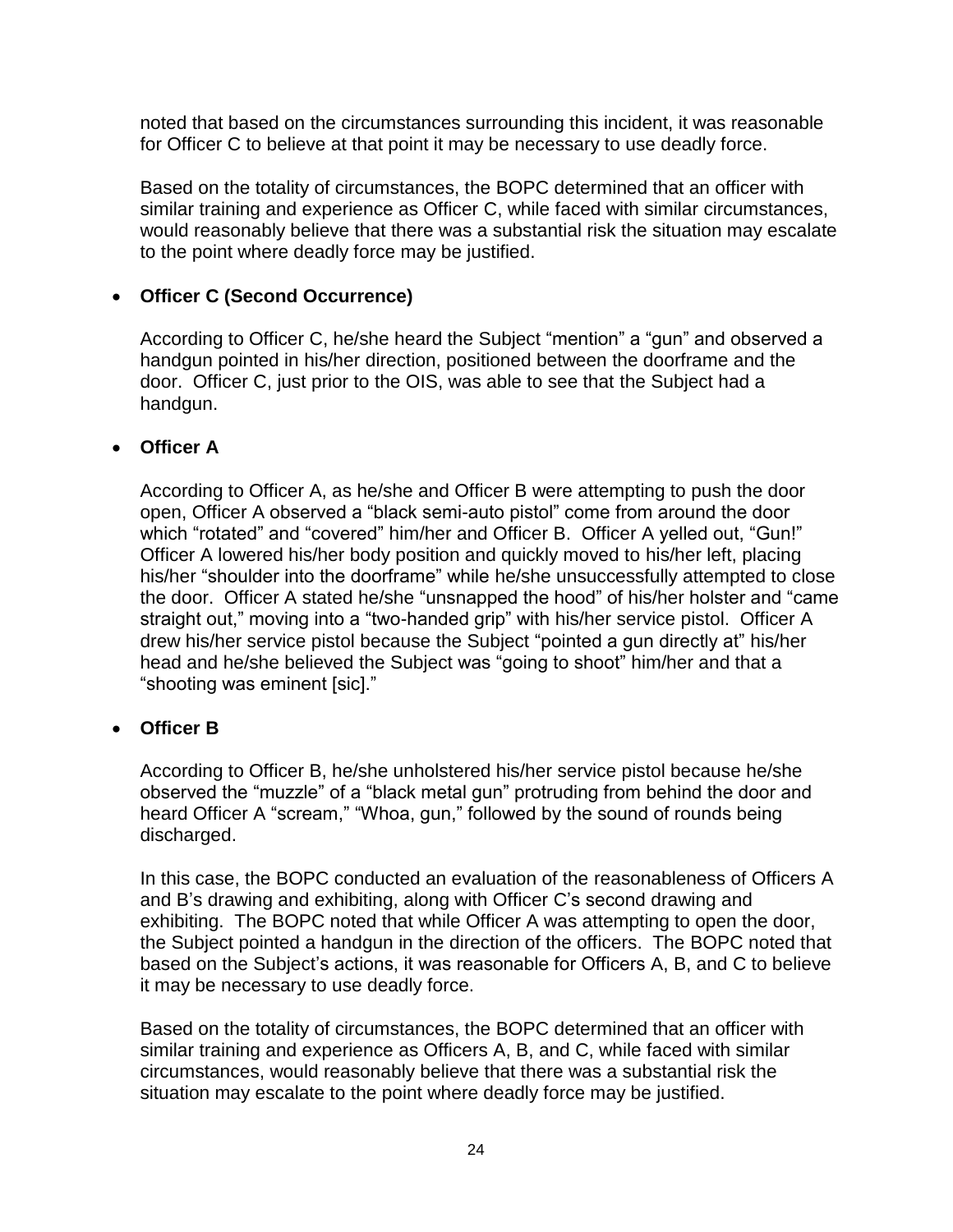Therefore, the BOPC found Officers A and B's drawing and exhibiting of a firearm, along with Officer C's second drawing and exhibiting of a firearm to be In Policy.

## • **Officer D**

According to Officer D, after Officer A cut the door chain with the bolt cutters, the "muzzle of a gun" came out from behind the door. Officer D heard, "Gun," redeployed towards a wall, and heard three gunshots; Officer D was unsure whether the gunshots came from Officer A or from the Subject. To protect him/herself from the deadly threat, Officer D unholstered his/her service pistol. Believing he/she was "too far away to be effective" with his/her service pistol, Officer D holstered and broadcast a "Help" call.

The BOPC conducted an evaluation of the reasonableness of Officer D's drawing and exhibiting. The BOPC noted Officer A's warning about a deadly threat to the officers as he/she observed the handgun come from around the partially opened door, followed by the sound of gunfire. The BOPC discussed that it was reasonable for Officer D, based on the circumstances, to believe the incident had escalated to the point where it may be necessary to use deadly force.

Based on the totality of circumstances, the BOPC determined that an officer with similar training and experience as Officer D, while faced with similar circumstances, would reasonably believe that there was a substantial risk the situation may escalate to the point where deadly force may be justified.

Therefore, the BOPC found Officer D's drawing and exhibiting of a firearm to be In Policy.

## • **Officer E**

According to Officer E, after exiting the bathroom, he/she observed a closed door to his/her right and believed it had not yet been "cleared." Believing there could be an additional threat, Officer E unholstered his/her service pistol to clear the area and ensure no one was behind the door. Another officer opened the door and Officer E cleared the area, which was a closet, then holstered his/her service pistol.

The BOPC conducted an evaluation of the reasonableness of Officer E's drawing and exhibiting. The BOPC noted that Officer E had observed a door within the hotel room that he/she did not believe was cleared of threats. The BOPC considered that while Officer E was aware that a shooting had occurred, he/she did not know if all suspects and/or weapons had been accounted for. Based on the circumstances, the BOPC noted that it was reasonable for Officer E to believe there could be a suspect secreted in the closet, and if confronted, the incident may escalate to the point where it may be necessary to use deadly force.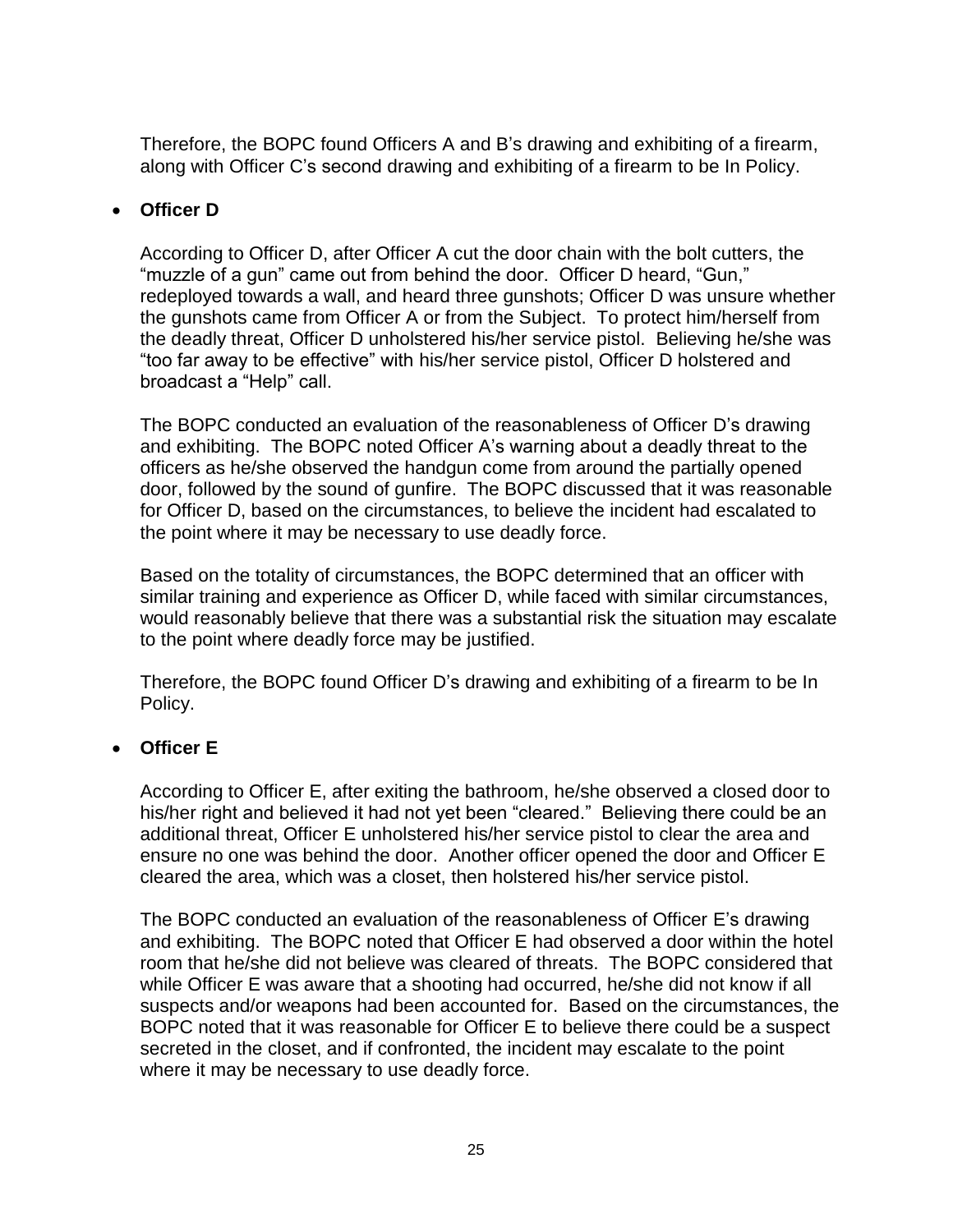Based on the totality of circumstances, the BOPC determined that an officer with similar training and experience as Officer E, while faced with similar circumstances, would reasonably believe that there was a substantial risk the situation may escalate to the point where deadly force may be justified.

Therefore, the BOPC found Officer E's drawing and exhibiting of a firearm to be In Policy.

Thus, the BOPC found Officers A, B, C, D, and E's drawing and exhibiting of a firearm to be In Policy.

## **C. Non-Lethal Use of Force**

• **Officer E –** Physical Force

According to the FID investigation, the entry team, led by Officer E, utilized a ballistic shield for portable cover as they moved through the hotel room, into the bathroom.

According to Officer E, he/she utilized the ballistic shield to push the Subject into the bathroom, pinning her between the shield and the bathroom wall/counter. Officer E then exited the bathroom while Officers A, B, and D finished handcuffing the Subject.

• **Officer A –** Firm Grip and Physical Force

According to Officer A, after Officer E utilized the ballistic shield to "press" the Subject against the south bathroom wall, he/she could see the Subject's hands and observed she was "unarmed." Officer A "re-holstered" his/her service pistol and utilized a firm grip on the Subject's left wrist and physical force to pull her left arm behind her back. Officer A held the Subject's left arm behind her back while Officer D handcuffed the Subject.

The BOPC conducted a thorough review and analysis of Officers A, B, and E's use of non-lethal force. The BOPC considered the proportionality and objective reasonableness of the force utilized. The BOPC also included consideration of the possibility that the Subject was a member of a vulnerable population, specifically suffering from mental illness. The BOPC noted that although the Subject had previously pointed a pistol at the officers, resulting in an OIS, Officers A, B, and E demonstrated considerable restraint when the Subject refused to surrender and when she refused to be handcuffed.

The BOPC also considered the manner in which Officer E used the ballistic shield to push the Subject into the bathroom and pin her against the wall; the BOPC compared to a device utilized to pin a suspect. The BOPC noted that as the entry team moved through the room, Officer E approached the Subject in a slow, controlled manner. Despite the ballistic shield's size and weight, Officer E managed to place it against the Subject's body without striking her. Officer E was then able to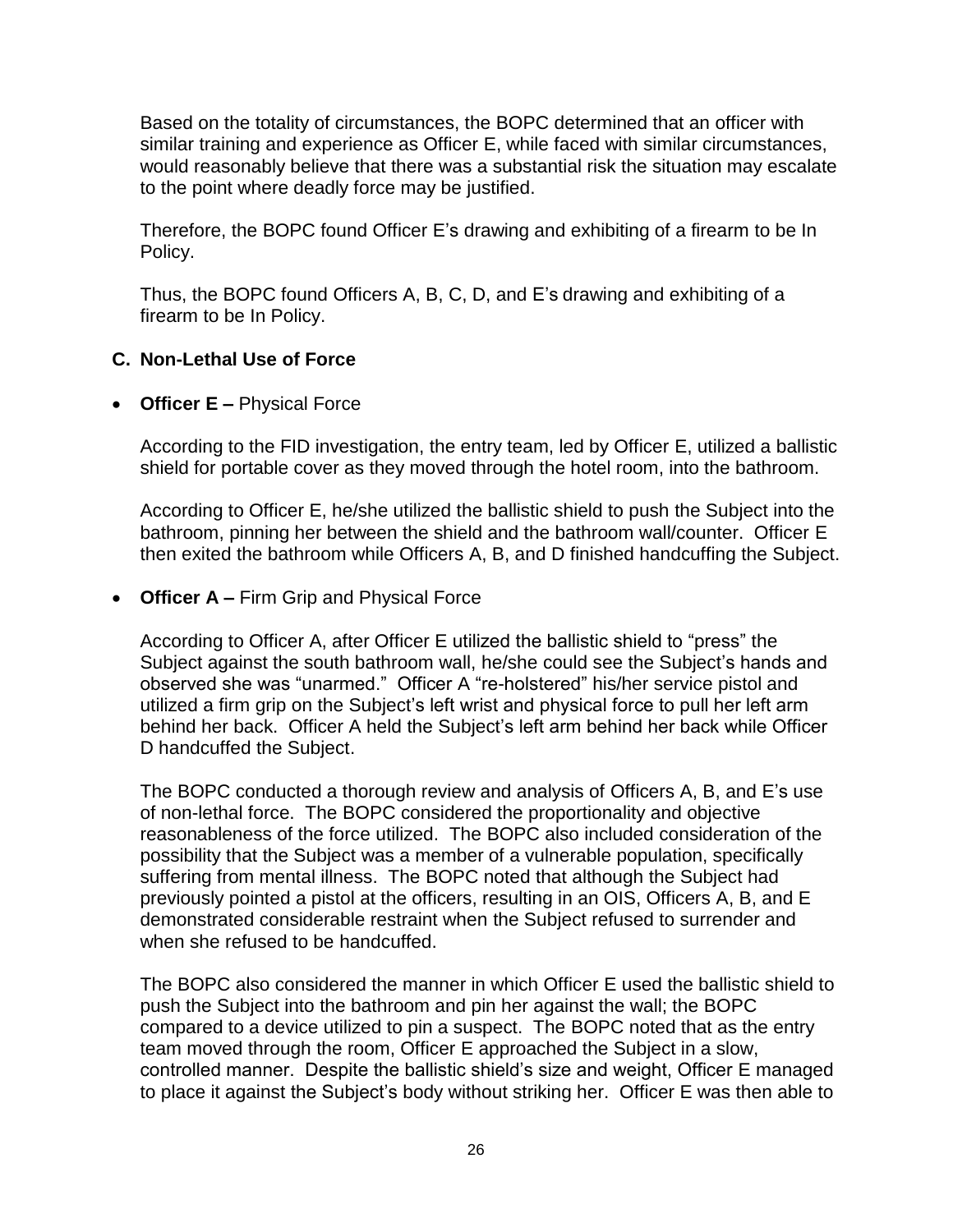compel the Subject to walk as he/she moved her to the wall. While the utilization of the ballistic shield in this manner should be considered on a case by case basis, in this case, the BOPC believed the ballistic shield was used effectively to provide officers with a physical barrier between themselves and the Subject as they controlled her movements until she could safely be handcuffed. The BOPC noted that the ballistic shield was not utilized to strike the Subject and was controlled in its deployment to push her.

Based on the totality of the circumstances, the BOPC determined that an officer with similar training and experience as Officers A, B, and E, while faced with similar circumstances, would believe that these same applications of non-lethal force would be objectively reasonable and proportional to overcome the Subject's resistance to being detained.

Therefore, the BOPC found Officers A, B, and E's non-lethal use of force to be In Policy.

## **D. Lethal Use of Force**

• **Officer A** – (pistol, three rounds)

According to the FID investigation, Officer A discharged three rounds in 0.847 seconds.

**Background** - The OIS occurred at the hotel, which was a multi-story structure consisting of multiple hotel rooms. The room at the location of the OIS was located on the first floor and measured 12 feet, 4 inches from north to south and 25 feet from east to west. The OIS occurred inside of the hotel at the entry of the room. At the time of the OIS, Officer A was standing in the hallway outside of the room and the Subject was standing inside of the room behind the door. Officer A's background was the room's interior and the door was an intermediate barrier between Officer A and the Subject.

According to Officer A, the Subject pulled her handgun back behind the door, out of his/her view. Officer A believed the Subject was targeting him/her with her handgun from behind the door. Utilizing a two-handed grip, Officer A discharged one round from his/her service pistol, through the door, aiming where he/she believed the Subject was standing. After firing his/her first shot, Officer A's assessment was that the Subject was still behind the door in a firing position. Officer A's assessment was based on his/her belief that there was no reaction from the Subject after he/she discharged his/her first round.

Officer A stated that prior to discharging his/her second round, he/she was thinking about his/her "family" and "kids" and made the decision to "fight out of this." Believing that the Subject was "going to fire" her handgun, and "hurt" or "kill" him/her, Officer A discharged a second round from his/her service pistol, through the door,